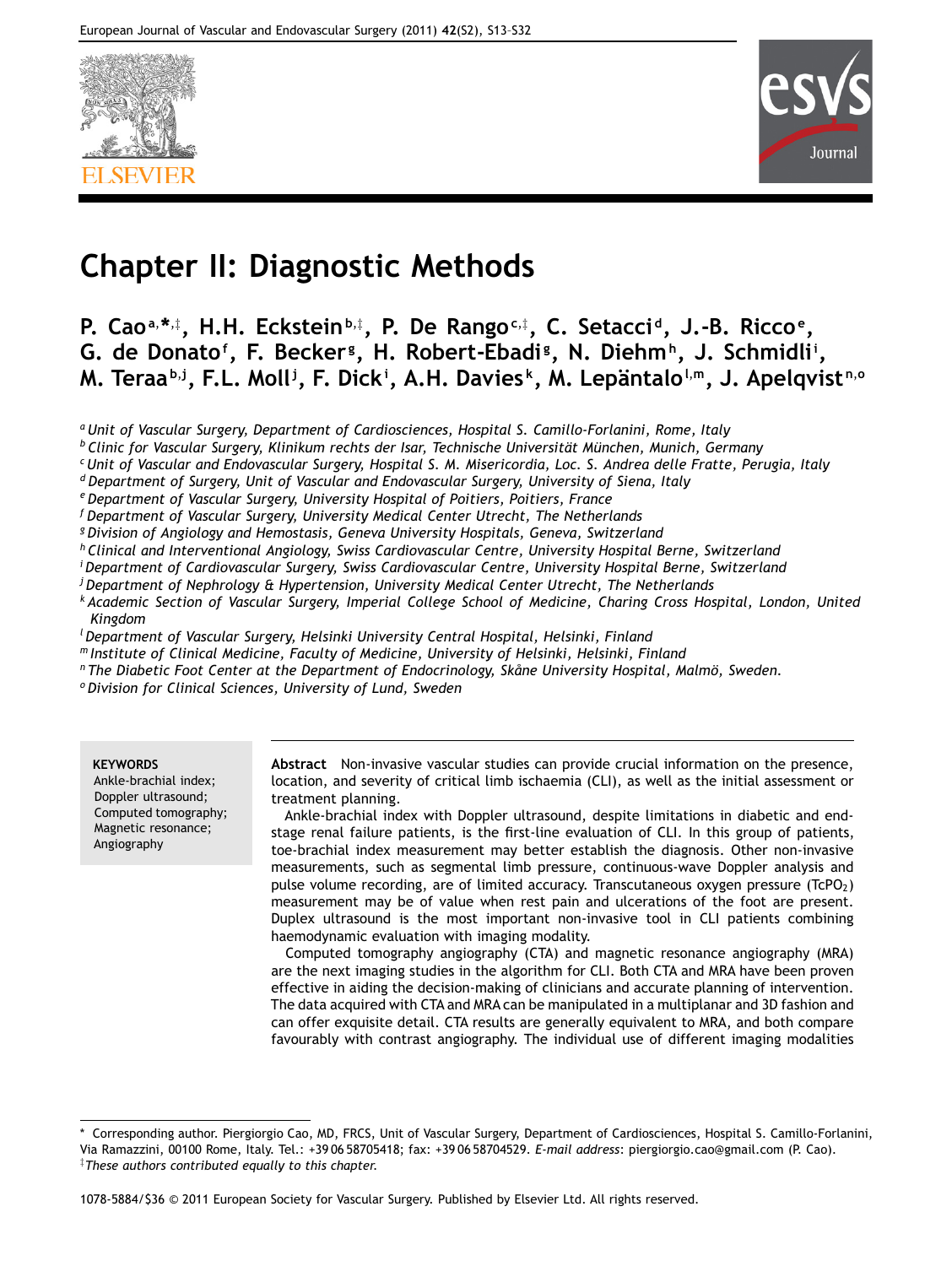depends on local availability, experience, and costs. Contrast angiography represents the gold standard, provides detailed information about arterial anatomy, and is recommended when revascularisation is needed.

© 2011 European Society for Vascular Surgery. Published by Elsevier Ltd. All rights reserved.

### 1. Non-invasive vascular laboratory tests

In patients with critical limb ischaemia (CLI) an accurate diagnosis can be established with modern non-invasive vascular diagnostic techniques to provide adequate information for creation of a therapeutic plan. When required, non-invasive physiological and anatomical data will be supplemented by the use of more accurate imaging techniques, such as computed tomography angiography (CTA) or magnetic resonance angiography (MRA), and selective use of lower extremity angiographic techniques.

The objectives of modern non-invasive testing of patients with peripheral arterial disease are:

- to confirm the presence of the disease
- to provide reproducible physiological data concerning disease severity
- to document the location and haemodynamic importance of vascular lesions
- to make a detailed plan in case intervention is needed.

These tests can be repeated over time to follow disease progression and results of treatment.

Non-invasive assessment of patients with CLI can be broadly grouped into three general categories of techniques:

- physiologic or haemodynamic measurements
- measurements of tissue perfusion
- anatomic imaging.

Each modality has advantages, disadvantages and limitations.

Non-invasive techniques assessing physiological parameters of pressure and flow can provide an initial assessment of the location and severity of arterial disease. Doppler ultrasonography and plethysmography, each with various forms and techniques, are the two most commonly used haemodynamic methods to evaluate patients with CLI.

Measurements of tissue perfusion include microcirculation techniques; the most commonly employed is transcutaneous partial pressure of oxygen  $(TcPO<sub>2</sub>)$  measurements.

Non-invasive anatomic imaging is usually based on a combination of Doppler haemodynamic and B-mode ultrasonography imaging and will be detailed in the second part of this chapter ("Imaging techniques. Duplex ultrasound").

### 2. Physiological and haemodynamic measurements (Table 1)

#### 2.1. Doppler ultrasonography

Doppler ultrasonography is the single most important modality in non-invasive evaluation of vascular disease extent. Ultrasound techniques are based on the principle that sound waves emitted from a probe are reflected at the interface of two surfaces; the observation that an ultrasound wave undergoes a frequency shift proportional to the velocity of any moving object encountered (e.g. red blood cells) is known as Doppler principle. Both quantitative

and qualitative measurements of flow are allowed by Doppler ultrasonography. Quantitative analyses are based on pressure measurements and include ankle-brachial and toe-brachial indices and segmental pressure; qualitative measurements are based on the analysis of the shape and morphology of Doppler waveforms.

#### 2.1.1. Ankle-brachial index (ABI)

The single most valuable and commonly used diagnostic test in the evaluation of peripheral arterial occlusive disease is measurement of the ankle-to-brachial systolic blood pressure ratio, termed ankle-brachial index (ABI). The ABI is a simple, inexpensive, non-invasive test that can be performed easily in most clinical settings; it is measured with a handheld continuous-wave Doppler ultrasound probe and a blood pressure cuff: the highest systolic pressure measured from either the posterior tibial or dorsalis pedis artery (in each leg) is divided by the highest brachial artery pressure taken from either arm. Optimal recordings are obtained with blood pressure cuffs that are appropriately sized to the patient's lower calf, immediately above the ankle. Systolic pressures are recorded with a Doppler probe after the patient has been at rest in supine position for 5 minutes. Pulse wave reflection in healthy individuals causes the ankle pressure to be 10-15 mmHg higher than the brachial artery systolic pressure.<sup>2-4</sup> If the arm blood pressures are not equal, a subclavian/axillary stenosis or occlusion might be present, and the arm with the highest blood pressure is used for subsequent blood pressure ratio calculations. In patients with ischaemic ulcers, the ankle pressure is typically 50–70 mmHg, and in patients with ischaemic rest pain it is typically 30–50 mmHg. However, falsely high values can be recorded in CLI patients, in whom the ABI test is not reliable due to incompressible calcified vessels as in patients with long-standing diabetes, advanced age or end-stage renal disease.

The ABI provides objective data that serve as the firstline assessment for the diagnosis of lower limb vascular disease and has been used either as a baseline diagnostic tool for patients with CLI (foot ulcer or rest pain) or to monitor the efficacy of therapeutic interventions. The normal range of ABI is quoted as  $0.91-1.31.^{4,5}$  The cutoff point for diagnosis of vascular disease is typically set at  $\leqslant$ 0.90 at rest.<sup>1</sup> ABI values between 0.41 and 0.90 are considered "mildly to moderately" diminished and an ABI of 0.40 or less as "severely" decreased. Although it has been suggested that patients with an ABI <0.40 are more likely to develop ischaemic rest pain, ischaemic ulceration, or gangrene, compared to patients with an ABI  $\geq 0.5$ , there is no general consensus regarding the prognostic value of these ABI categories for peripheral disease.<sup>1,2,6-11</sup> In diabetic patients, Clairotte et al. reported that the cut-off values for the highest sensitivity and specificity for vascular disease screening were between 1.0 and 1.1.<sup>11</sup>

ABI measurement is claimed to be a simple and reproducible test. Reporting standards require a change of 0.15 to be considered clinically relevant, or >0.10 if associated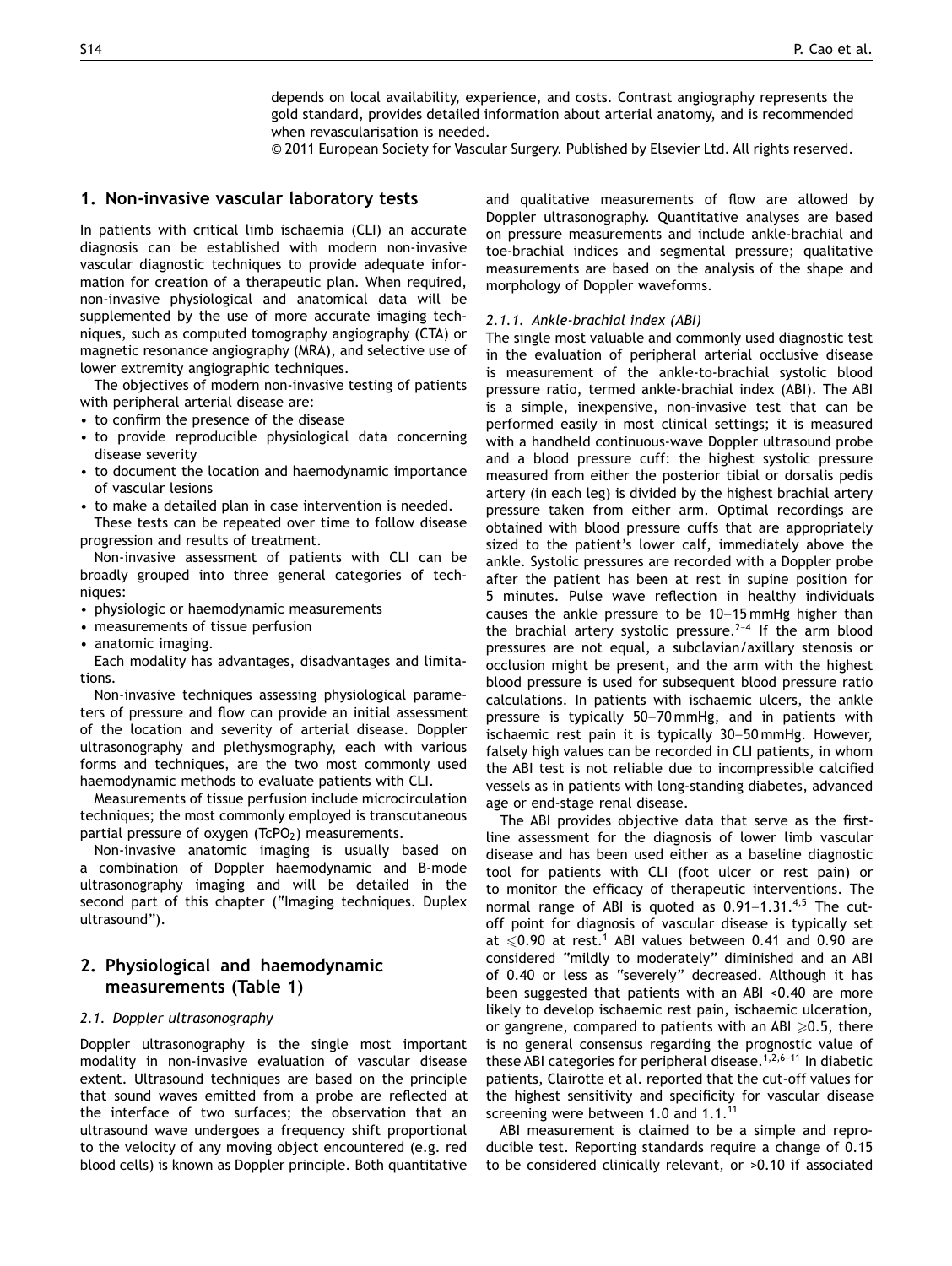| Technique                             | Advantages                                                                                                                                                                                                                                                              | Limitations                                                                                                                                                                                                                                                                             |
|---------------------------------------|-------------------------------------------------------------------------------------------------------------------------------------------------------------------------------------------------------------------------------------------------------------------------|-----------------------------------------------------------------------------------------------------------------------------------------------------------------------------------------------------------------------------------------------------------------------------------------|
| Ankle-brachial index<br>(ABI)         | Simple, inexpensive, quick, widely applicable,<br>cost-effective.<br>Sensitive in establish or refute CLI diagnosis.<br>Useful to monitor efficacy of therapeutic interventions in<br>CLI.                                                                              | May be falsely elevated in patients with diabetes,<br>renal insufficiency and advanced age.<br>Indirect measure.<br>Does not provide localisation of the disease.<br>Does not allow visualisation of artery lesion.                                                                     |
| Toe-brachial index<br>(TBI)           | Simple, inexpensive and quick.<br>Useful in the presence of small vessel artery disease.<br>Useful in non-compressible pedal arteries.                                                                                                                                  | Limited accuracy.<br>Requires careful techniques and small cuffs (not<br>widely applicable).<br>Indirect measure.<br>Does not provide localisation of the disease.                                                                                                                      |
| Segmental pressure                    | Useful in initial anatomical localisation of CLI disease.<br>Useful in creating therapeutic plan based on disease<br>localisation.<br>Provides data to predict wound healing and limb survival.<br>Useful to monitor efficacy of therapeutic intervention.              | Not accurate in non-compressible pedal arteries as<br>in very old patients, in diabetics and in those with<br>end-stage renal disease.<br>Does not provide direct visualisation of the disease.<br>Old-fashioned measure of perfusion.                                                  |
| Continuous-wave<br>Doppler ultrasound | Useful in initial evaluation of CLI anatomy, severity and<br>progression.<br>Can provide adjunctive information in incompressible<br>arteries.<br>Can provide localising information.<br>Can provide qualitative data to monitor after successful<br>revascularisation. | Limited sensitivity.<br>Limited specificity especially for aorto-iliac<br>occlusive disease.<br>Old-fashioned measure of perfusion.<br>Does not provide visualisation of the disease.<br>Limited overall accuracy.                                                                      |
| Pulse volume<br>recording (PVR)       | Initial evaluation of CLI in vascular laboratories.<br>Useful in non-compressible pedal arteries especially in<br>diabetic patients (photoplethysmography).<br>Useful to monitor limb perfusion after revascularisation.                                                | Old-fashioned technique affected by subjectivity<br>(waveforms interpretation).<br>Qualitative and not quantitative measure of<br>perfusion.<br>Limited accuracy.<br>May be abnormal in low cardiac stroke volume.<br>Does not provide localisation or visualisation of the<br>disease. |

Table 1 Non-invasive physiologic vascular diagnostic techniques: advantages and limitations <sup>a</sup>

<sup>a</sup> Adapted from Hirsch et al.<sup>1</sup>

with a change in clinical status. Well-controlled, repeated measurements are accurate enough to be used as a clinical indicator in decision-making. However the reproducibility may vary among experienced physicians.<sup>5,7,8,12,13</sup> It has been shown that the reproducibility of ABI assessment by pocket Doppler may be dependent on the level of experience of the operator. $6,14-17$  Inter-observer variability among experienced physicians has a reported k-statistic of 0.77 to 1.0.5 Intra-observer variability ranges from 7.3% to 12%.<sup>5,7,8,12,13</sup> Holland-Letz and Endres and colleagues<sup>18,19</sup> found small intra-  $(8%)$  and inter-observer errors  $(0-9%)$  among different practitioner groups in large unselected populations.

Different modes of determination and calculation of the ABI can be applied especially in primary care practices.<sup>6</sup> Klein and Hage found 39 different ways to calculate the ABI.<sup>20</sup> Nicolai et al., investigating the use of ABI in nonspecialist settings, showed that eight different methods were commonly used for calculation of the ABI in primary care practices.<sup>6</sup> A recently published literature analysis that evaluated the methodology of ABI determination in 100 random publications demonstrated great variability with respect to the methods of ankle and brachial blood pressure measurements as well as calculation of the index. $21$  Major international societies<sup>2,4</sup> recommend calculating the ABI by dividing the highest pressure in the leg by the highest pressure in the arm to guarantee good reproducibility. Use

of a standardised step-by-step technique for measuring ABI is required for reproducibility of measurements.

ABI has been largely validated against contrast-enhanced angiography to determine obstructions greater than 50%. The ABI has been reported to be 95% sensitive and 99% specific for peripheral disease detection when a 0.9 cut-off level from measurements is used.<sup>22-25</sup> In general, the sensitivity of ABI ranges from 80% to 95% and the specificity from 95% to 100%, with positive and negative predictive values in excess of  $90\%$ <sup>1,5,6,22</sup> However, as pointed out by Al-Qaisi et al. in a recent update on ankle-brachial index (2009 review), the majority of authors quoting detection accuracy for ABI normal/abnormal ranges refer back to original data from pioneering works performed in the 1970s and 1980s.<sup>5,26-31</sup>

The diagnostic accuracy of ABI as a screening test may be limited in diabetic patients, especially those with nephropathy, foot lesions and old age, probably due to the high prevalence of medial arterial calcifications causing a high prevalence of false negative values. Sensitivity ranging from 63% to 100% and specificity values of 85-97% have been reported in these patients.<sup>7,32-36</sup> In a recent study analysing patients undergoing both ABI and angiography measurements, Chung et al. showed that the most significant factor affecting the validity of ABI was diabetes (OR 4.36 for false-negative results). $37$  Although CLI is very common in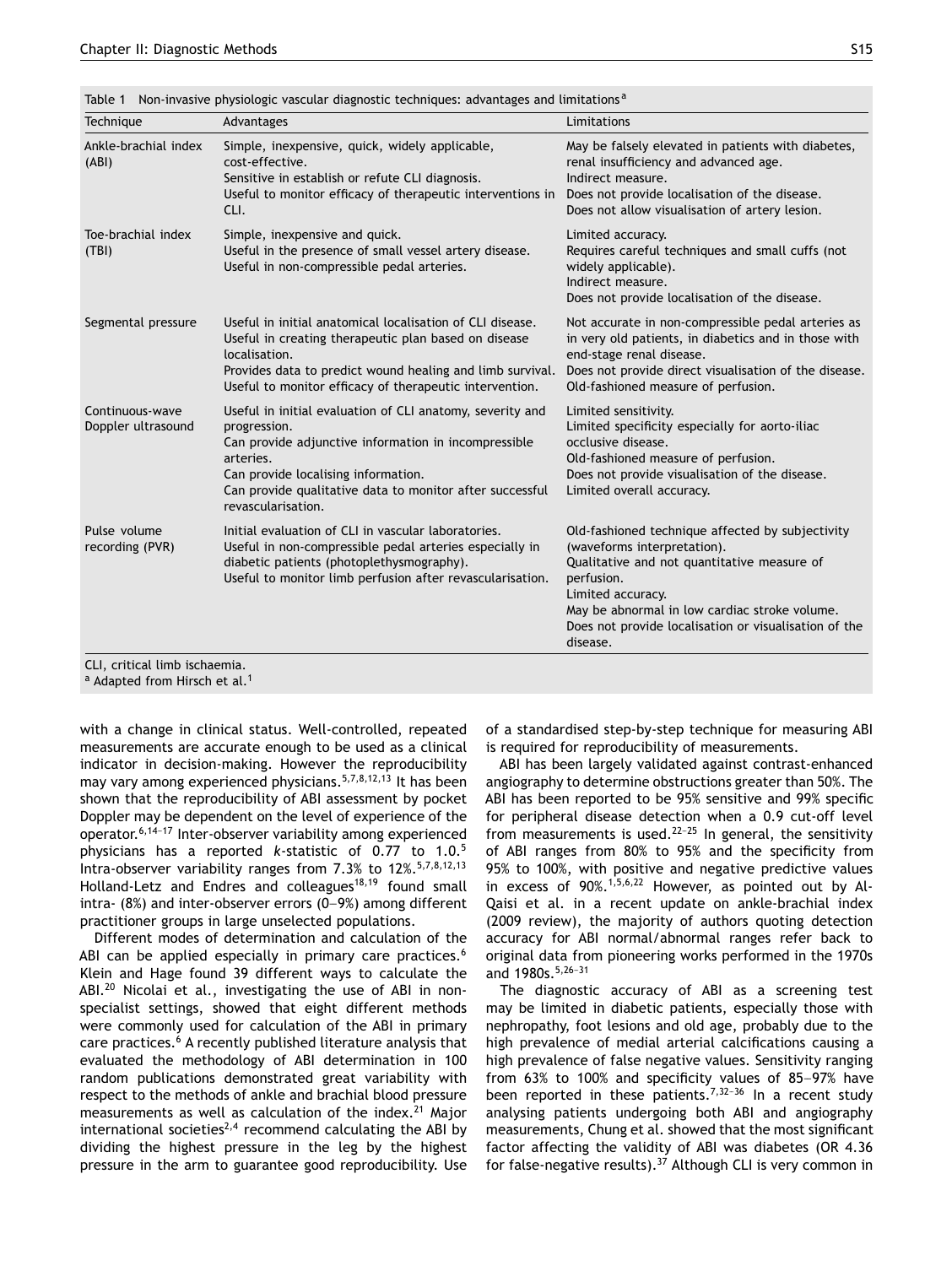diabetic patients (prevalence of vascular disease estimated around 13.6% vs. 4% in the general population), $7,38$  it often remains under-recognised in this population.<sup>7,39</sup> Diagnosis is often difficult because the co-existence of peripheral neuropathy could mask the ischaemic pain. In these settings sensitivity in detecting vascular disease of ABI ranges from 50% to 71% and specificity from 30% to 96.8%.<sup>7,11,34,40-42</sup>

The ABI is relatively insensitive for determining progression of lower limb occlusive disease when compared to arteriography or duplex ultrasonography. McLafferty et al. found an ABI sensitivity of 41%, specificity of 84%, positive predictive value of 59% and overall accuracy of 68% in detecting disease progression.<sup>43</sup>

In addition to its use in evaluating symptomatic patients affected by peripheral vascular disease, decreased ABI is a strong predictor of cardiovascular events and premature mortality.<sup>44-47</sup> An ABI <0.90 is associated with a 3- to 6-fold increased risk of cardiovascular mortality.<sup>45-48</sup> A metaanalysis in 2008 by Fowkes et al. $49$  found that abnormal ABI was associated with approximately twice the 10-year total mortality, cardiovascular mortality, and major coronary event rate compared with the overall rate in each Framingham risk score category. The American Diabetes Association recommends screening for ABI in all diabetic patients aged >50 years, as well as in younger insulin-dependent patients with other vascular risk factors.<sup>35,45,47,50,51</sup> ABI measurement can be used as a prognostic index to facilitate initiation of treatment (hypertension, dyslipidaemia, diabetes, etc.) to reduce cardiovascular events and should be routinely performed in patients aged  $\geqslant$  70 years, with rest pain or ulcers, and those with a history of diabetes or smoking.<sup>47</sup>

Although the ABI has gained widespread acceptance as a single, accurate and reproducible first-line method to evaluate arterial occlusive disease and a valid cardiovascular prognostic instrument, the test has definite limitations and it should be associated with duplex ultrasound imaging.

### Summary messages (advantages and limitations of ABI):

- ABI can be useful as a routine measurement in primary care practices providing objective and reproducible firstline assessment of CLI. It is sensitive and specific in the differential diagnosis of leg symptoms to identify or rule out a vascular aetiology.
- ABI measurement is a widely applicable, simple, quick, cost-effective and non-invasive tool to establish or disprove the baseline for CLI and to follow revascularisation results.
- ABI can provide objective data that serve as the standard in office practice, vascular laboratories and epidemiological surveys.
- ABI provides indirect information on arterial disease but cannot localise the anatomical level of a pressure-reducing obstruction.
- The reproducibility of ABI measurements is dependent on the level of experience of the operator and may vary among experienced physicians, university hospitals and in community settings.
- ABI may not be accurate in the presence of incompressible lower extremity arteries as occurs in very elderly individuals, diabetics, or patients with long-standing renal disease.
- Use of a standardised step-by-step technique for measuring ABI is required to ensure reproducibility of measurements.

### Recommendations

The resting ABI is useful in the initial evaluation for CLI and can be easily and quickly measured on both legs to confirm diagnosis and establish the severity of disease in patients with rest leg/foot symptoms as well as individuals with foot non-healing ulcer and lower limb rest pain. (Level 2b; Grade B)

The resting ABI in all new patients with CLI can be used to establish the baseline to evaluate the effect after revascularisation procedures. (Level 2b; Grade B)

ABI is less reliable in CLI diagnosis in patients with incompressible arteries (long-standing diabetes, end-stage renal disease, advanced age) and should be supported by more reliable techniques in these settings. (Level 2b; Grade B)

#### 2.1.2. Toe-brachial index

Since the presence of CLI is higher in patients with diabetes and end-stage renal disease, this may preclude accurate assessment of ABI in most subsets of these patients.<sup>7,38</sup> Incompressible arteries are suggested when the ABI is greater than 1.3. The digital vessels are usually spared from calcification; therefore, toe systolic blood pressures are often more accurate in quantifying vascular disease in diabetic, dialysis-dependent or very old patients. Toe pressures are obtained by placing small occlusive cuffs around each toe (usually at the proximal portion of digit I and II) with a digital flow sensor beyond the cuff. Toe systolic pressure can be expressed as a ratio of the toe pressure to the highest pressure recorded in either arm to obtain the toe-brachial index (TBI).

Normally the toe pressure is approximately 30 mmHg less than the ankle pressure and TBI should be >0.75. Values <0.7 are considered abnormal and TBI <0.25 is consistent with severe CLI.<sup>52,53</sup> Absolute toe pressures <30 mmHg are required to diagnose CLI in patients with rest pain. $2$  For patients with ulcers or gangrene, the presence of CLI is diagnosed by toe systolic pressure <50 mmHg. Absolute toe pressure of 55 mmHg or greater has been correlated to be predictive for foot ulcer healing in diabetic patients, and TASC requires toe pressure <50 mmHg (critical level) to confirm CLI diagnosis in diabetic patients.<sup>2</sup>

Toe pressure measurements were shown to be more reliable than ABI measurements in patients with diabetes associated with falsely high ABI values and peripheral neuropathy.34,54,55 Brooks et al. compared TBI and ABI in 174 diabetics and 53 controls and found comparable indices when ABI was low or normal (84% and 78% agreement, respectively), but not when ABI was elevated.<sup>54</sup> In the presence of clinical peripheral neuropathy, toe pressure sensitivity has been evaluated to be 100% and ABI sensitivity 53%.<sup>34</sup>

However, TBI measurement requires appropriate technique and tools (small cuffs), therefore it is not widely applicable and the overall accuracy may be limited. Furthermore, it may be impossible to measure toe pressures in patients with inflammatory lesions, ulceration or loss of tissue.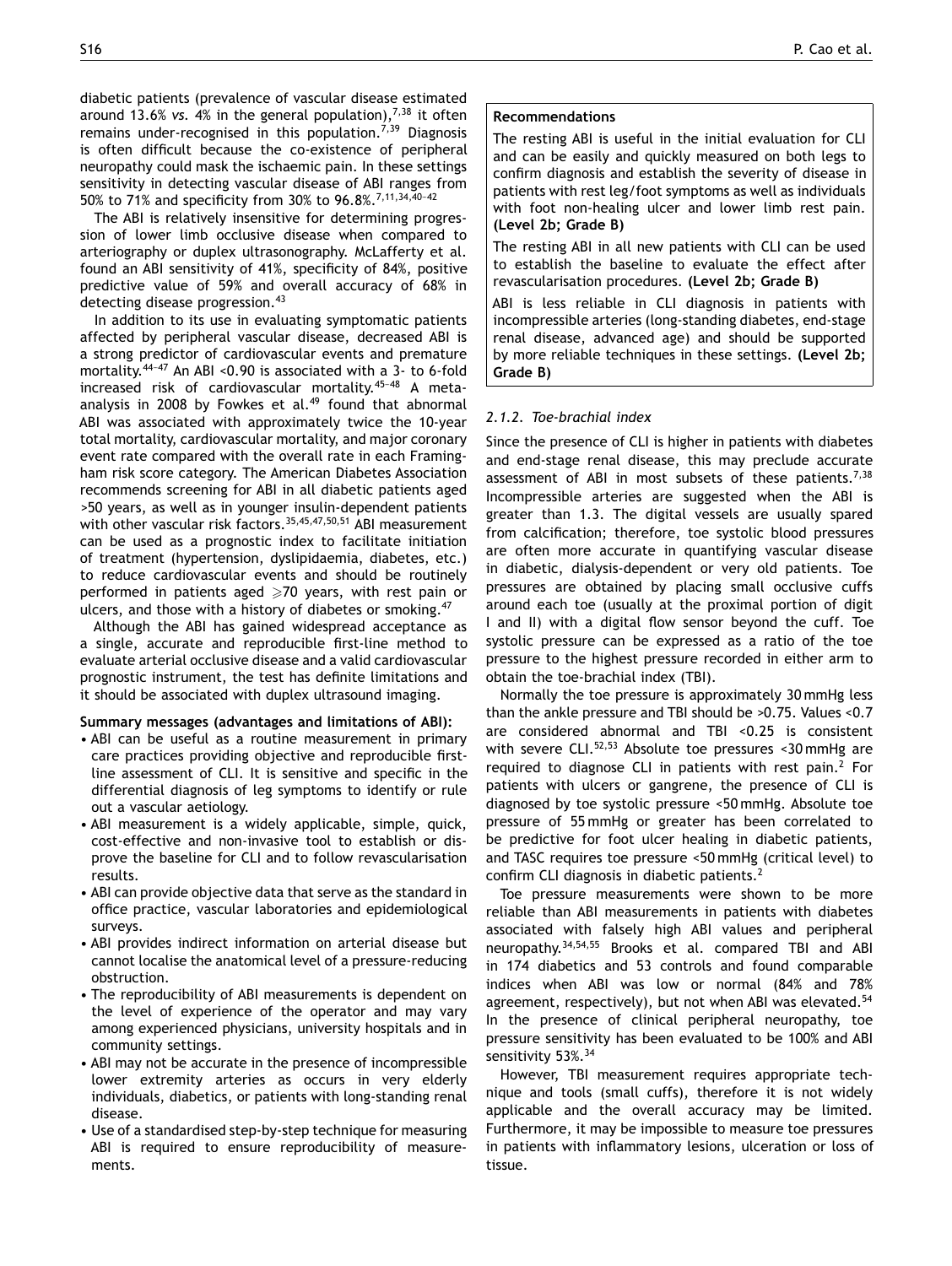Summary messages (advantages and limitations of toebrachial index):

- Toe-brachial index is a quick way to non-invasively establish or disprove the CLI diagnosis in patients with lower limb rest pain or non-healing ulcers.
- Toe-brachial measurements are particularly useful in individuals with incompressible crural and pedal arteries.
- The test requires small cuffs and a careful technique to preserve accuracy.

### Recommendation

Toe-brachial index is useful to establish CLI diagnosis in patients in whom CLI is clinically suspected (non-healing ulcer, rest pain) but the ABI test is not reliable due to incompressible vessels as in patients with diabetes, advanced age or long-standing renal failure. (Level 2b; Grade B)

### 2.1.3. Segmental limb pressure

The location and extent of CLI can be indirectly defined in a non-invasive laboratory by segmental limb systolic pressure measurements, recorded with a Doppler instrument and blood pressure cuffs placed over the brachial arteries and sequentially at various points on the lower limbs, including the upper and lower thigh, the upper calf, the ankle, and metatarsal. Theoretically, the cuff width should be 20% greater than the diameter of the limb at the point where it is applied. Narrow cuffs may be associated with the appearance of falsely high pressures and do not permit accurate disease localisation.<sup>1,2</sup> The examination is performed by placing a Doppler probe over the most prominent arterial signal at the ankle with the patient in supine position. In most laboratories a 20 mmHg gradient between adjacent segment cuffs is regarded as indicative of a significant occlusive lesion. Thus, by comparing the pressures obtained at different levels, segmental pressure measurement can detect the location of arterial occlusive lesions with reasonable accuracy. Segmental pressure measurements can provide information in patients with multi-level disease and predict ulcer healing, limb survival or the need for further additional revascularisation. 54-56

However, as already stated by the TASC II and AHA Guidelines,<sup>1,2</sup> there are a number of limitations and potential problems in the analysis of segmental limb pressure that render it an old-fashioned diagnostic technique for CLI evaluation.

- Isolated moderate stenosis (usually iliac) that produces little pressure gradient may be missed.
- Calcified arteries may lead to falsely elevated ankle pressures.
- In patients with multi-level disease, decreased proximal pressures may mask more distal gradients.
- Segmental pressure gradients are not suitable to differentiate between short- and long-segment lesions or between highly stenotic arteries and occlusions.
- Reduced thigh pressure is usually indicative of a pressurereducing obstruction along the aorto-iliac axis; however, similar findings may be produced by an obstruction of the common femoral or proximal superficial femoral and deep femoral arteries.
- Artefacts on measurements due to inappropriate cuff size/position are common.

Summary messages (advantages and limitations of segmental limb pressure):

- Segmental pressure can provide first-line information on anatomical localisation of lower limb vascular disease in patients with CLI.
- Segmental pressure measurement can be helpful to establish more sophisticated imaging techniques to determine a detailed localisation of the disease.
- The test may not be accurate in the presence of incompressible arteries.
- Measurements of segmental pressure can provide only indirect information on vascular disease and results can be biased by a number of artefacts and drawbacks. The test should not be used as the sole diagnostic technique but should be associated with ultrasound imaging.

### Recommendation

Lower limb segmental pressure measurements can provide a first-line localisation of arterial lesion along lower limb in patients with CLI. Segmental pressure should not be used as the sole diagnostic technique. (Level 2b; Grade B)

### 2.1.4. Continuous-wave Doppler ultrasound

Quantitative and qualitative analysis performed by continuous-wave Doppler ultrasound remains an old-fashioned technique which is no longer routinely used in many modern diagnostic vascular laboratories. The AHA guidelines recognise that Doppler waveforms analysis needs to be combined with ultrasound visualisation of arterial vessel ("duplex imaging") to maximise the benefits of this technique.<sup>1</sup>

Analysis of morphology of the continuous-wave Doppler waveform was suggested to provide useful information in localising and quantifying vascular disease in patients with poorly compressible arteries. Many patients with diabetes or end-stage renal disease, without palpable pulses and monophasic Doppler signals, may have an ABI greater than 1.0, which is a deceptive and misleading quantitative assessment of the severity of vascular disease.<sup>57</sup>

The most commonly used "pulsatility index" is defined as the peak systolic velocity (or "frequency shift") divided by the mean blood flow velocity. Normally, the pulsatility index increases from the most proximal to the most distal segments of the lower extremities; a decrease between adjacent segments implies the presence of occlusive disease between these two locations.<sup>57,58</sup>

However, reversion to a normal waveform below a proximal stenosis may often occur. This phenomenon of "pulse normalisation" distal to some arterial stenosis is a recognised major diagnostic limitation of the technique that may occur especially in the presence of multi-level disease with high-resistance flow.

Furthermore, quantitative assessment of the pulsatility index is weakened in the presence of arterial calcifications.

Currently, the benefits of continuous Doppler waveform analysis are limited, and it should always be combined with ultrasound greyscale or colour visualisation of the arterial wall. Such "duplex imaging" represents one of the most widely used non-invasive vascular laboratory techniques replacing the traditional continuous-wave Doppler velocity analysis.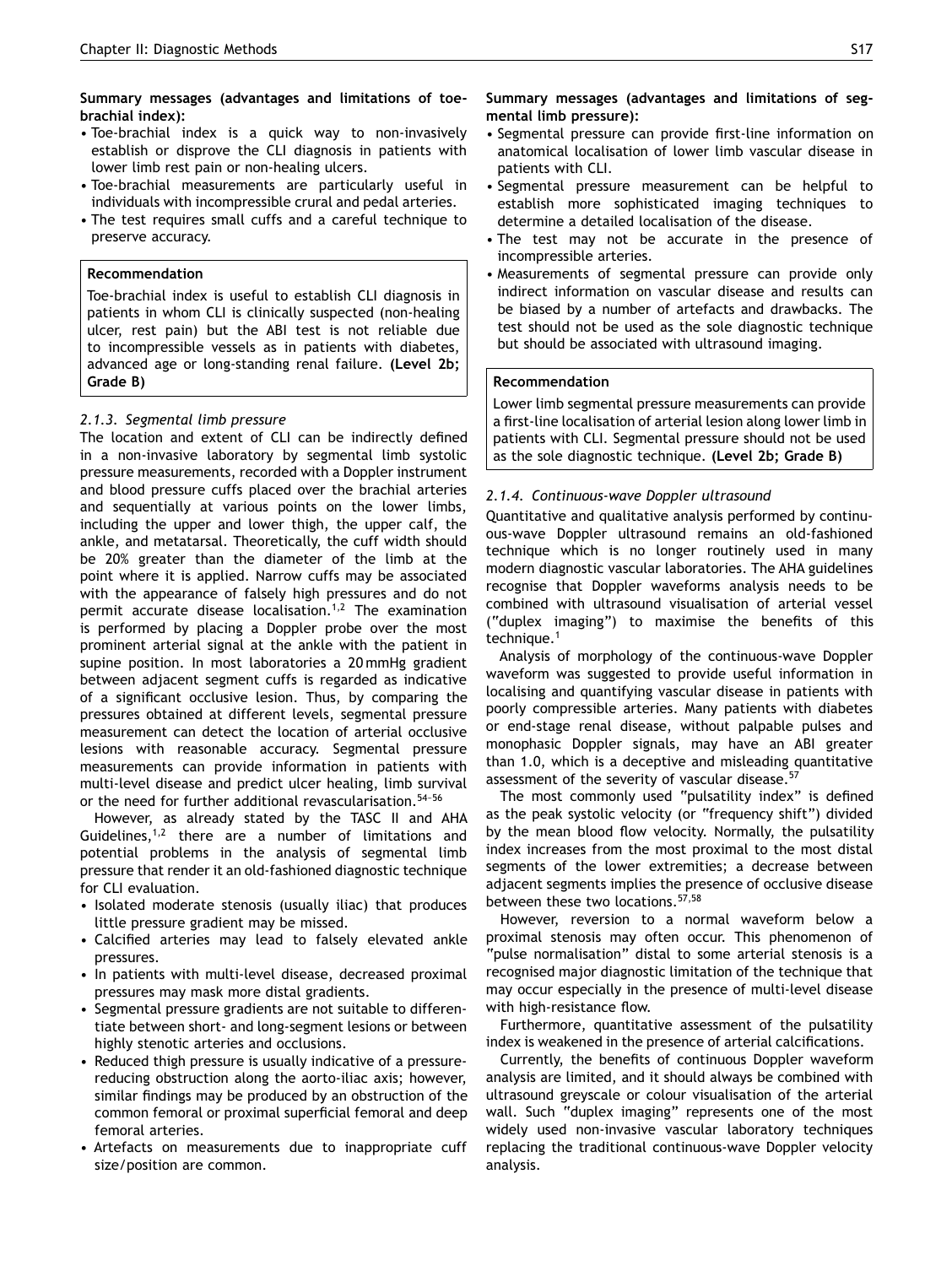Summary messages (advantages and limitations of continuous-wave Doppler ultrasound):

- Continuous-wave Doppler ultrasound can be used as an initial step to indirectly assess lower limb vascular disease. The test enables indirect qualitative evaluation of blood flow, vessel localisation and flow detection in nonpalpable arteries, and quantitative systolic blood pressure measurements along lower limb vessels.
- Continuous-wave Doppler ultrasound does not provide visualisation of vessel anatomy.
- Continuous-wave Doppler ultrasound is limited in accuracy and is relatively insensitive especially for iliac arterial disease detection. "Pulse normalisation" downstream from stenosis can diminish test sensitivity.
- Continuous Doppler waveform should be combined with other imaging (ultrasound greyscale or colour visualisation of the arterial wall: "duplex ultrasound imaging").
- Continuous-wave Doppler ultrasound remains an oldfashioned technique no longer routinely used in many modern laboratories.

### Recommendations

Continuous-wave Doppler ultrasound is of limited use in providing initial qualitative and quantitative assessment of lower limb vascular disease location and severity, and in following outcomes of vascular disease with or without revascularisation. (Level 3b; Grade C)

Since continuous Doppler ultrasound does not allow direct arterial visualisation, this test should always be combined with real imaging through ultrasound greyscale or colour visualisation of the arterial wall ("duplex ultrasound imaging"). (Level 2c; Grade B)

### 2.2. Plethysmography

Plethysmography in CLI evaluation has been introduced in the past to detect changes in limb volume by "pulse volume recording" (PVR) which produces recordings that are similar to continuous Doppler waveforms.<sup>59,60</sup>

However, the lack of reliable, reproducible quantitative data limits the utility of plethysmography for diagnosis or arterial disease and CLI in most modern vascular laboratories today. With more widespread utilisation of ultrasound methods, the use of plethysmography has declined substantially.

The main value of PVR waveform analysis may be that it is not affected by medial calcification and therefore it is relatively useful in the diabetic population.<sup>61</sup>

Accuracy of PVR and photoplethysmography has been tested against Doppler ultrasound in several studies,  $56,62,63$ indicating that the techniques might be useful in diabetic patients with CLI, including those with oedema, but the method may have poor accuracy in vascular diseases located in distal limb segments.<sup>64</sup>

PVR tracings at the foot level have been used as an indicator of healing potential for foot wound or amputation procedures.8,45,56,65,66

Limitations of PVR include that it may be a rather subjective tool for evaluation of CLI since measurements are based on subjective waveform analysis. PVR may be abnormal in patients with low cardiac stroke volume and overall accuracy is limited. Although quantitative criteria have been proposed in PVR, they are not widely used clinically owing to limited accuracy.1

### Summary messages (advantages and limitations of pulse volume recording):

- PVR remains an old-fashioned technique no longer routinely used in many modern laboratories.
- PVR may be useful as an initial diagnostic test for patients with foot pain or ulcers and suspected CLI, to assess limb perfusion and predict risk of amputation in CLI patients.
- PVR can provide a tool to evaluate individuals with incompressible vessels in whom ABI and segmental pressures are spuriously elevated.
- PVR does not allow reliable quantitative measure of perfusion and may not be accurate.
- PVR may be abnormal in patients with low cardiac stroke volume.
- PVR in evaluation of limb perfusion is affected by "subjective influence" and is less accurate than other noninvasive tests in providing arterial anatomical localisation of disease.
- Although PVR may be useful and cost-effective as a baseline tool in office practice or vascular laboratories, other non-invasive techniques can today provide more quantitative and accurate information on perfusion and anatomical localisation of lower limb disease in CLI.

### Recommendations

Pulse volume recording may be used as an initial step in the evaluation of patients with foot pain and ulcer and suspected CLI and can be applied to establish diagnosis, assess localisation or severity of the disease and follow status of revascularisation procedures, but accuracy is limited. (Level 3b; Grade C)

Pulse volume recording may be applied to establish the initial lower limb CLI diagnosis in diabetic patients and patients with incompressible arteries, but it should be combined with additional tests (e.g., "duplex ultrasound imaging"). (Level 2a; Grade B)

Advantages and limitations of each non-invasive physiological and haemodynamic diagnostic test are summarised in Table 1.

### 3. Measurements of tissue perfusion

Different non-invasive measurements of tissue perfusion have been used to assess the severity of lower limb ischaemia. The applicability and reliability are generally limited with respect to Doppler ultrasonography.

Measurements of transcutaneous oxygen pressure  $(TCPO<sub>2</sub>)$ reflect the metabolic state of lower limbs with CLI and diabetic feet. Small electrodes consisting of a circular silver-silver chloride anode surrounding a central platinum cathode are placed on the skin; oxygen diffusing to the surface of the skin is reduced at the cathode to produce a current proportional to the partial pressure of oxygen  $(PO<sub>2</sub>)$  within the sensor. In patients with foot ulcers, tissue loss or rest pain,  $TCPO<sub>2</sub>$  values can be used to assess the presence and severity of vascular disease, the need for revascularisation, and to predict the success of healing with or without revascularisation. This test is performed by placing probes with electrodes on the foot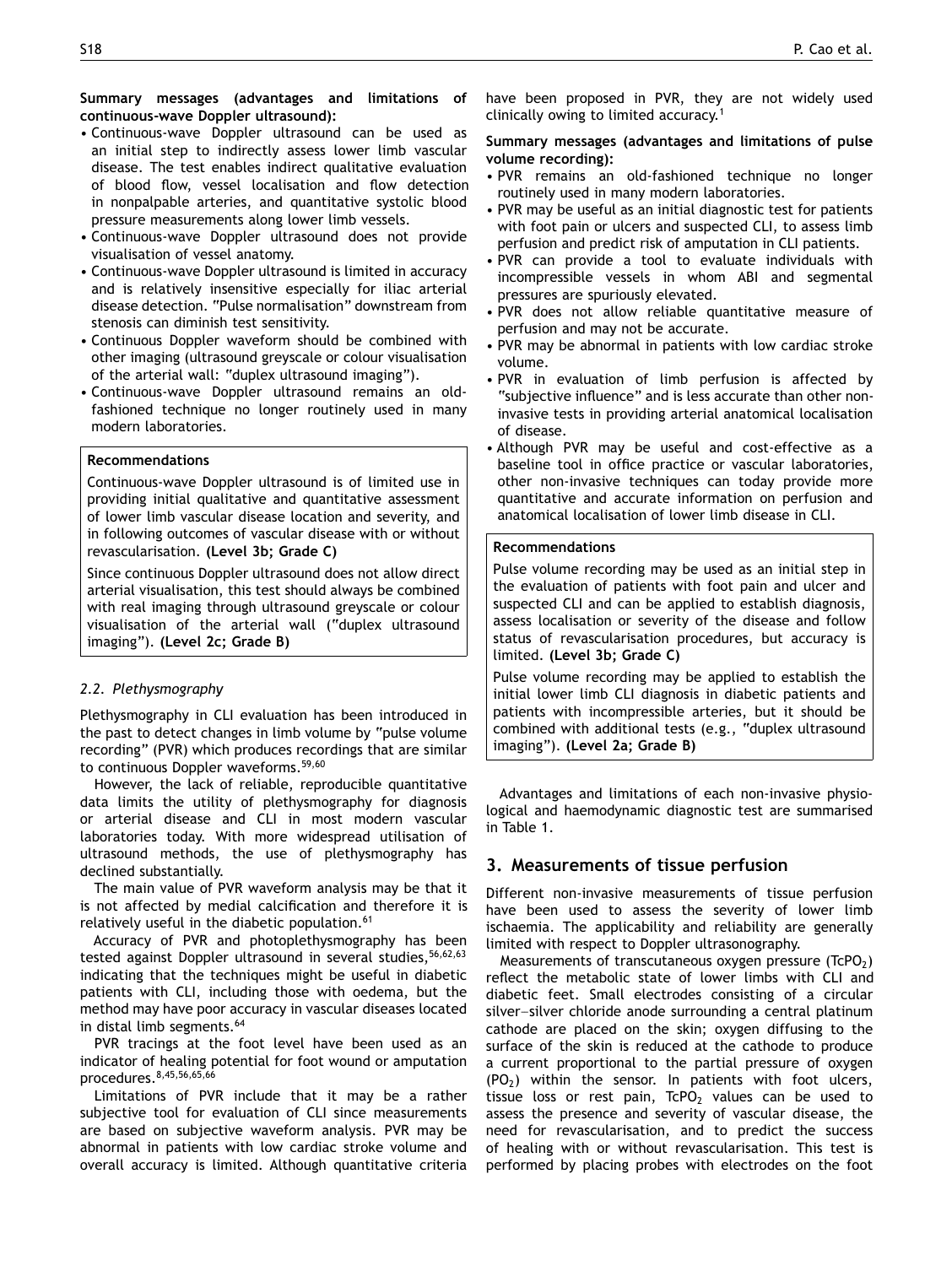and the leg, using the chest as a reference site. Common locations for assessment are the dorsum of the foot, the anteromedial aspect of the calf 10 cm below the knee, and the thigh 10 cm above the knee. Normal  $TCPO<sub>2</sub>$  values depend on age (higher for younger) and position (higher for proximal). Normal  $TePO<sub>2</sub>$  levels are approximately 60 mmHg, while levels of 20 mmHg or less strongly suggest that revascularisation will be required to achieve healing. TASC II requires a critical level of  $TCPO<sub>2</sub> < 30$  mmHg to confirm diagnosis of CLI in patients with non-healing foot ulcers or diabetic foot.<sup>2</sup>

Measurement of  $TCPO<sub>2</sub>$  is most helpful for evaluating cases of severe limb ischaemia, while it is relatively insensitive to mild or moderate degrees of peripheral vascular disease because the oxygen supply to the skin is far greater than the demand.  $TCPO<sub>2</sub>$  measurements combined with clinical determination may be of value to predict healing at various levels of amputation, especially in diabetic patients, because it is not affected by arterial calcification. $67-69$ 

Nevertheless, measurements of  $TCPO<sub>2</sub>$  must be interpreted cautiously, since the test is often unreliable because it is affected by many factors that are difficult to control, including skin temperature, sympathetic tone, cellulitis, hyperkeratosis, obesity, oedema, metabolic activity, oxygen diffusion through tissue, age, vertical position of the site of measurements. In addition, when values are low,  $TePO<sub>2</sub>$ is not linearly related to flow: a value of zero does not mean that there is no flow to the area of interest; rather it indicates that all the available oxygen has been consumed. Therefore,  $TCPO<sub>2</sub>$  is not routinely used in most vascular laboratories.

Measurement of skin perfusion pressure (SPP) is another microcirculatory assessment tool that can be utilised to assess foot healing potential.<sup>70</sup> SPP is measured with laser Doppler and represents the blood pressure required to restore microcirculatory or capillary flow after inducing controlled occlusion and return of flow. The ability of this test to predict amputation healing is not as good as that of TcPO<sub>2</sub> measurements. Normal pressures of  $50-70$  mmHg are decreased to 10–20 mmHg in limbs with severe limb ischaemia. Pressures below 30 mmHg are predictive of CLI.

Laser Doppler is not widely used in vascular laboratories, mainly because of an inability to calibrate the instrument to actual levels of blood flow and the availability of more accurate, direct methods for assessing CLI.

Hyperspectral tissue oxygenation measurements have also been used to predict healing of diabetic foot ulcers. The test should identify microvascular abnormalities in the diabetic foot, but this technology is currently being utilised mainly as a research tool.<sup>71</sup>

### Summary messages (advantages and limitations of tissue perfusion measurements):

- Tissue perfusion measurement can be useful to assess the severity of lower limb ischaemia.
- These techniques can be used in monitoring and/or reevaluating patients following endovascular or surgical revascularisation.
- Microcirculatory assessment of perfusion can be utilised to assess wound healing potential.
- Transcutaneous oxygen pressure  $(TcPO<sub>2</sub>)$  is valuable to examine the metabolic state of the target tissue.
- Measurements of  $TCPO<sub>2</sub>$  are time-consuming and may be unreliable because influenced by many physiological, methodological and technical factors (skin temperature, sympathetic tone, cellulitis, hyperkeratosis, obesity, oedema, metabolic activity, oxygen diffusion through tissue, age, etc.).
- TcPO<sub>2</sub> could not be measured in advanced CLI because of intolerable pain during the examination in the supine position.

### Recommendations

Patients with ischaemic rest pain or foot ulcers can be investigated with objective tests of tissue perfusion to confirm diagnosis of CLI. (Level 2a; Grade B)

These may include  $TePO<sub>2</sub>$ , laser Doppler and hyperspectral measurements to assess metabolic state of tissue perfusion. (Level 3b; Grade C)

Tissue perfusion tests  $(TcPO<sub>2</sub>, laser Doppler, spectral)$ imaging) can be used to assess healing potential of ulcers/amputation in patients with CLI (Level 3b; Grade C –– Level 4; Grade D)

### 4. Imaging techniques

The purpose of vascular imaging for patients with CLI is to assess the anatomical location, morphology and extent of disease to determine suitability for open or endovascular revascularisation. Major technical advances have been accomplished in recent years in the development of noninvasive imaging modalities. Today, the following options for imaging are available:

- duplex ultrasound (DUS)
- magnetic resonance angiography (MRA)
- computed tomography angiography (CTA)
- digital subtraction angiography (DSA).

The main characteristics of these imaging modalities, including their principal advantages and disadvantages, are summarised in Table 2.

#### 4.1. Duplex ultrasound

Duplex ultrasound (DUS) enables identification of the anatomical location and the degree of stenosis in lower extremity peripheral arterial disease (PAD) by combining both B-mode ultrasound and colour Doppler ultrasound. Haemodynamic assessment is performed by measuring peak systolic velocity (PSV) and PSV ratios within or beyond an obstruction compared with the adjacent upstream segment, the presence or absence of turbulence, and preservation of pulsatility. A PSV ratio of greater than 2:1 is considered to indicate a >50% stenosis, a PSV ratio greater than 4:1 a >75% stenosis and a PSV ratio of greater than 7:1 a >90% stenosis.74

Accuracy of DUS: Several studies have reported a high accuracy of DUS in comparison with DSA. A recent metaanalysis of studies published between 1996 and 2005 produced a pooled sensitivity of 88% (84-91%) and a pooled specificity of 94% (93-96%) for DUS, confirming data from a former meta-analysis<sup>75-77</sup> (Table 3). When used by experienced operators and in suitable patients, DUS can produce a map of significant obstructive disease from the abdominal aorta to the feet.<sup>78</sup>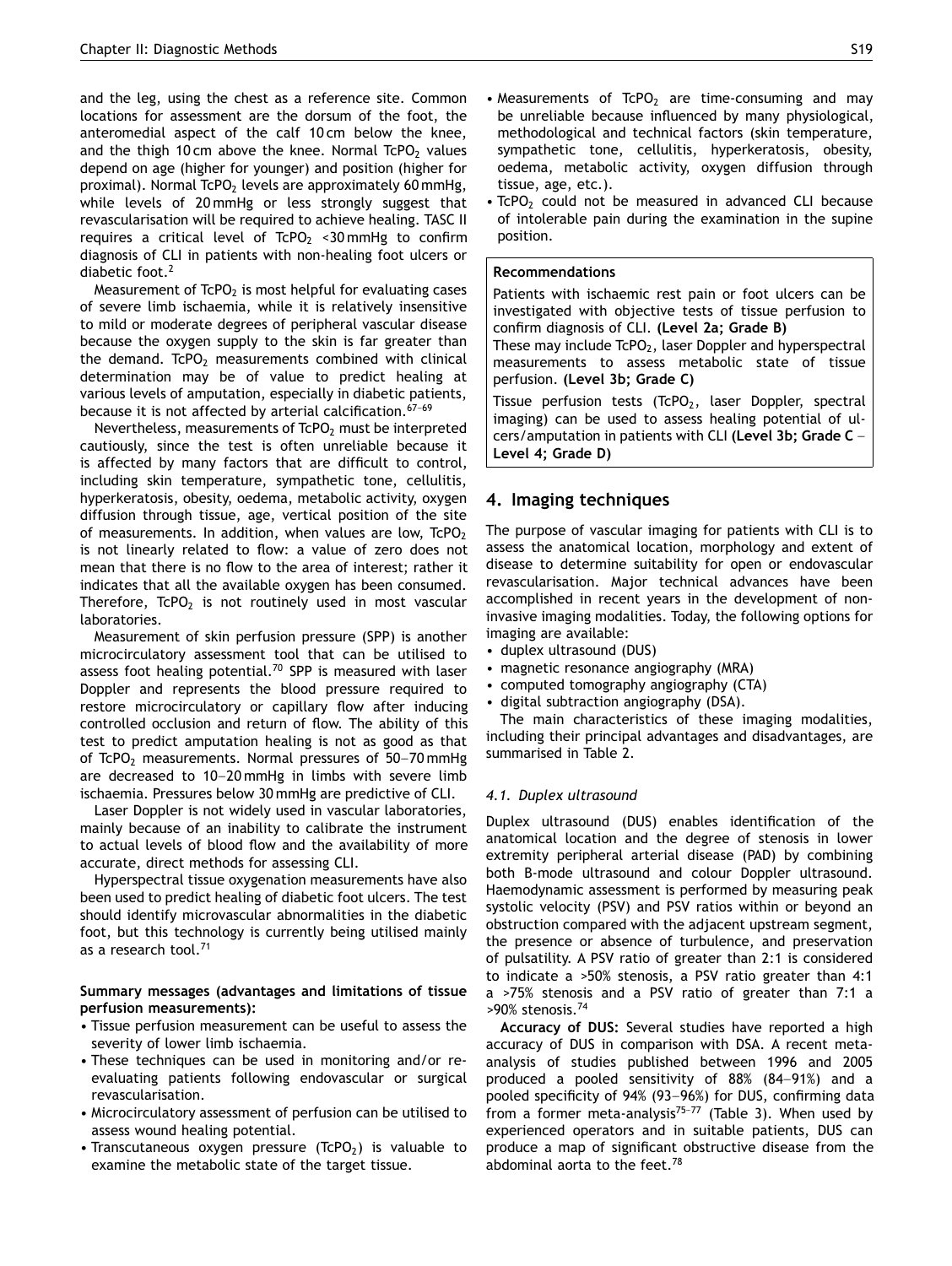|                                       | <b>DUS</b>                          | <b>CTA</b>                                                         | <b>MRA</b>                                                                                                                                                                     | Angiography                                                        |
|---------------------------------------|-------------------------------------|--------------------------------------------------------------------|--------------------------------------------------------------------------------------------------------------------------------------------------------------------------------|--------------------------------------------------------------------|
| Availability                          | $^{+++}$                            | $++$                                                               | $++$                                                                                                                                                                           | $^{+++}$                                                           |
| Appointment time (minutes)            | $40+$ (both<br>legs)                | 15                                                                 | 30                                                                                                                                                                             | 30                                                                 |
| Equipment cost                        | $\ddot{}$                           | $++$                                                               | $^{+++}$                                                                                                                                                                       | $^{+++}$                                                           |
| Operator expertise                    | $^{+++}$                            | $\ddot{}$                                                          | $++$                                                                                                                                                                           | $^{++}$                                                            |
| Arteriographic map                    | Yes, by<br>experienced<br>operators | Yes (requires<br>post-processing)                                  | Yes (immediately available)                                                                                                                                                    | Yes (immediately<br>available)                                     |
| Diagnostic accuracy                   |                                     |                                                                    |                                                                                                                                                                                |                                                                    |
| Aorto-iliac                           | $++$                                | $^{+++}$                                                           | $^{+++}$                                                                                                                                                                       | $^{+++}$                                                           |
| Femoro-popliteal                      | $^{+++}$                            | $^{+++}$                                                           | $^{+++}$                                                                                                                                                                       | $^{+++}$                                                           |
| tibial                                | $\ddot{}$                           | $+$                                                                | $^{++}$                                                                                                                                                                        | $^{+++}$                                                           |
| Stent assessment                      | $++$                                | $\ddot{}$                                                          | Steel: poor<br>Nitinol: fair                                                                                                                                                   | $^{+++}$                                                           |
| Limitations by vascular calcification | $++$                                | $++$                                                               | None                                                                                                                                                                           | Almost none                                                        |
| Complications and risks               |                                     |                                                                    |                                                                                                                                                                                |                                                                    |
| Access site                           | None                                | None                                                               | None                                                                                                                                                                           | Rare                                                               |
| lonising radiation exposure           | None                                | $7.5 - 13.7$ mSv                                                   | None                                                                                                                                                                           | Higher than CTA                                                    |
| Contrast-enhanced nephropathy         | None                                | $++$                                                               | <b>Extremely rare</b>                                                                                                                                                          | $^{++}$                                                            |
| Nephrogenic systemic fibrosis         | None                                | None                                                               | Very rare                                                                                                                                                                      | None                                                               |
| Allergic reaction                     | None                                | Rare                                                               | Very rare                                                                                                                                                                      | Rare                                                               |
| Contraindications                     | None                                | Severe renal<br>impairment,<br>known allergy to<br>contrast agents | Cerebrovascular clips, electronic<br>implants (infusion or monitoring<br>devices, neurostimulation<br>devices), pace-makers,<br>cardioverter-defibrillators,<br>claustrophobia | Severe renal<br>impairment, known<br>allergy to contrast<br>agents |

Table 2 Comparison of different imaging modalities for patients with PAD<sup>a</sup>

CTA, computed tomography angiography; DUS, duplex ultrasound; MRA, magnetic resonance angiography; mSv, millisievert; PAD, peripheral arterial disease.

<sup>a</sup> Modified from Norgren et al.,<sup>2</sup> Owen and Roditi<sup>72</sup> and Kramer et al.<sup>73</sup>

DUS can be used for pre-intervention decision-making by predicting whether a patient has anatomy suitable for femoro-popliteal angioplasty with an accuracy of  $84-94\%.$ <sup>81,82</sup> It has also been used as a substitute for DSA for infrainguinal bypass grafting to select the most appropriate tibial vessel for distal anastomosis, although some studies have suggested that DUS alone is inferior to DSA for evaluation of tibial arteries for distal bypass surgery.<sup>83-90</sup> Another study has demonstrated no difference in patency of infrapopliteal bypass grafts in non-randomised cohorts of patients evaluated by pre-operative DUS vs. angiographic methods.<sup>85</sup>

DUS can also be used for post-revascularisation surveillance of venous and prosthetic grafts. Venous grafts may fail due to de novo obstructions either within the body of the graft or at the anastomoses (intimal hyperplasia), or due to progression of atherosclerotic obstructions upstream or downstream from the graft. DUS surveillance studies can detect these obstructions during impeding graft thrombosis with greater sensitivity than evaluation by clinical history, physical examination, or use of the resting ABI.<sup>1,91-96</sup> In general, low velocities indicate poor arterial inflow, proximal stenosis, or large graft diameter. One study showed that presence of a PSV less than 45 cm/s within a graft indicates that subsequent graft failure is likely to occur.  $97,98$  Another

study found that vein grafts that were revised on the basis of positive DUS findings had a 90% 1-year patency rate, similar to grafts with initially normal duplex examinations. Grafts that were not revised despite the presence of a DUSdetected stenosis had a patency rate of only 66% at 1 year.  $92$ Unfortunately, three RCTs offered conflicting results, with a 3-year primary assisted patency rate of vein grafts monitored with DUS of 78% vs. 53% for those followed up clinically and with the ABI in one study and no improved patency in the others.<sup>99,100</sup> The Vein Graft Surveillance Randomised Trial (VGST)<sup>101</sup> assessed the benefits of DUS compared with clinical vein graft surveillance in terms of amputation rates, quality of life and healthcare costs in patients after femoropopliteal and femorocrural vein bypass grafts. A total of 594 patients with a patent vein graft at 30 days after surgery were randomised to either a clinical or a duplex follow-up programme at 6 weeks, then 3, 6, 9, 12, and 18 months post-operatively. Both groups had similar amputation rates (7% for each group) and vascular mortality rates (3% vs. 4%) over 18 months. More patients in the clinical group had vein graft stenoses at 18 months (19% vs. 12%,  $p = 0.04$ ), but primary patency, primary assisted patency and secondary patency rates, respectively, were similar in the clinical group (69%, 76% and 80%) and the duplex group (67%, 76% and 79%). There were no apparent differences in health-related quality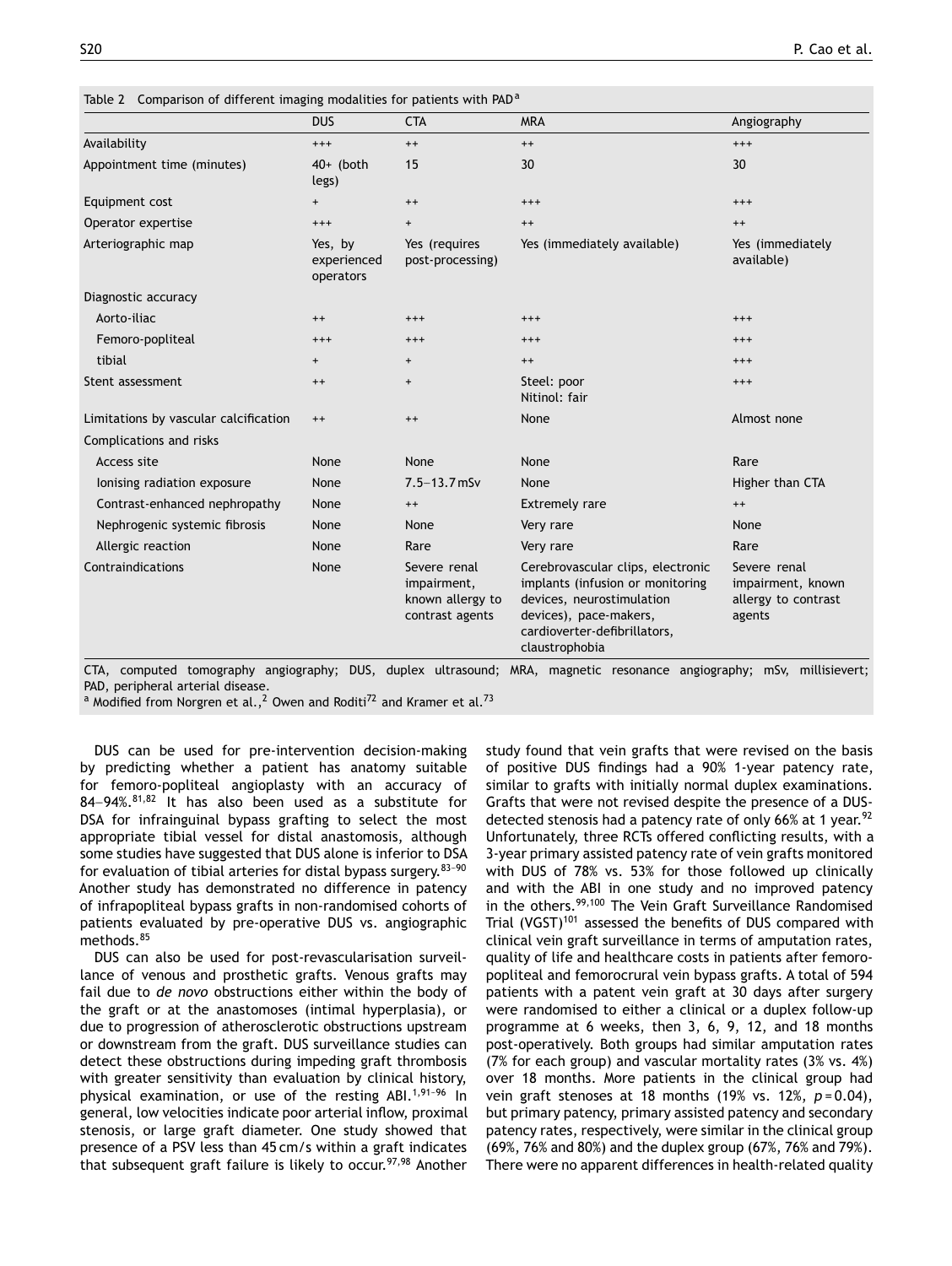Table 3 Systematic reviews and meta-analyses to assess the diagnostic accuracy of duplex ultrasound (DUS), magnetic resonance angiography (MRA) and computed tomography angiography (CTA) in the detection of >50% stenosis or occlusion in patients with peripheral arterial disease (PAD)

| Reference                           | Modality                            | Characteristics                                                                                                                                                                                                                                                      | Anatomical<br>region                                 | Pooled<br>sensitivity                                              | Pooled<br>specificity                                             |
|-------------------------------------|-------------------------------------|----------------------------------------------------------------------------------------------------------------------------------------------------------------------------------------------------------------------------------------------------------------------|------------------------------------------------------|--------------------------------------------------------------------|-------------------------------------------------------------------|
| Visser, 2000 <sup>78</sup>          | Contrast-<br>enhanced<br><b>MRA</b> | • 9 studies (1990–1998) with a total of 216 pts (11–30)<br>• CLI in only 3 studies, in 2 studies no clinical data)                                                                                                                                                   | Whole leg                                            | 98%<br>$(96 - 99%)$                                                | 96%<br>$(94 - 98%)$                                               |
|                                     | <b>DUS</b>                          | • 18 studies (1984–1998) with a total of 1059 pts (12–167)<br>• CLI in 9 studies (10-84% of the study population), in 7<br>studies no clinical data                                                                                                                  | Whole leg                                            | 88%<br>$(84 - 91\%)$                                               | 95%<br>$(93 - 96%)$                                               |
| Collins et al.,<br>200776,77        | <b>DUS</b>                          | • 7 studies (1996–2005) with a total of 369 pts (20–76)<br>• 134–3108 segments per study (median 404 segments)<br>• CLI in about 10% (range 0-19%) of pts                                                                                                            | Whole leg                                            | 88%<br>$(80 - 98%)$                                                | 96%<br>$(89 - 99%)$                                               |
|                                     | 2D time-of-<br>flight MRA           | • 5 studies (1996–2005) with a total of 287 pts (20–155)<br>• 206–1188 segments/study (median 378 segments)<br>• CLI in 82-100% of pts (no clinical data in 3 studies)                                                                                               | Whole leg                                            | 92%<br>$(79 - 94%)$                                                | 88%<br>$(74 - 92%)$                                               |
|                                     | Contrast-<br>enhanced<br><b>MRA</b> | • 7 studies (1996–2005) with a total of 279 pts (20–76)<br>• 418-1780 segments/study (median 520 segments)<br>• CLI in 0-92% of pts (no data in 3 studies)                                                                                                           | Whole leg                                            | 95%<br>$(92 - 100\%)$                                              | 97%<br>$(64 - 99%)$                                               |
| Menke et al.,<br>2010 <sup>79</sup> | Contrast-<br>enhanced<br><b>MRA</b> | • 32 studies (2004–2009) with a total of 1022 pts (10–76)<br>• 120–1780 segments per study (median 384 segments)<br>• 24% of all investigated arterial segments had stenoses or<br>occlusions<br>• CLI in 26% (range $0-100%$ ) of pts                               | Aorto-iliac<br>Femoro-<br>popliteal<br><b>Tibial</b> | 94%<br>$(91 - 96%)$<br>95%<br>$(91 - 98%)$<br>92%<br>$(90 - 94%)$  | 96%<br>$(94 - 97%)$<br>96%<br>$(95 - 98%)$<br>93%<br>$(90 - 96%)$ |
| Met et al.,<br>200980               | <b>CTA</b>                          | • 20 studies (1966–2008) with a total of 957 pts (16–279)<br>• 167–4743 segments per study (median 730 segments)<br>• 29% of all investigated arterial segments had stenoses or<br>occlusions<br>• CLI in <20% (range 0-100%) of all pts (68% IC, 10-20% no<br>data) | Aorto-iliac<br>Femoro-<br>popliteal<br><b>Tibial</b> | 96%<br>$(91 - 99\%)$<br>97%<br>$(95 - 99%)$<br>95%<br>$(85 - 99%)$ | 98%<br>$(95 - 99%)$<br>94%<br>$(85 - 99%)$<br>91%<br>$(79 - 97%)$ |

of life, but the average health service costs incurred by the DUS surveillance programme were greater by £495 (95% CI £83––807) per patient. The authors concluded that intensive surveillance with DUS did not show any additional benefit in terms of limb salvage rates for patients undergoing vein bypass graft operations, but it did incur additional costs.101 In a further prospective study, a normal DUS scan 6 weeks subsequent to infrainguinal vein bypass grafting was associated with a 40-month cumulative patency rate of 82%, indicating that further DUS surveillance in these patients is not beneficial.102 There is an ongoing transatlantic discussion whether or not DUS surveillance is beneficial in patients with infrainguinal venous bypass grafting, with a tendency for routine DUS in these patients in North America, <sup>103-105</sup> while the situation in Europe remains equivocal.<sup>102,106,107</sup>

DUS surveillance of synthetic grafts is of questionable value. Several studies have found no improvement in patency of grafts, whereas other studies have successfully detected stenoses and found some improvement in patency. This lack of evidence may be due to DUS-associated technical challenges (inability to visualise the stenosis, vascular anatomic challenges) or procedural challenges, such that the subsequent graft revision does not help to improve long-term graft patency.<sup>1,100,101,108-111</sup>

DUS surveillance after angioplasty (PTA) procedures is also of questionable value. Immediately after PTA, several studies suggested that velocities in the treated segment may be abnormally elevated and do not predict decreased subsequent patency rates. This may be due to angioplasty-induced vessel dissections that successfully remodel over time. DUS is useful in evaluations for recurrent obstructions.<sup>1,112-119</sup> Although it is reasonable to assume that revisions of post-PTA restenoses that are detected by DUS studies might improve patency, there are no published studies confirming this approach on a high evidence level.<sup>1</sup>

Summary messages: Advantages and disadvantages of duplex ultrasound:

- DUS is non-invasive, relatively inexpensive and as an outpatient procedure well tolerated by patients.
- DUS can also be performed in emergency situations on the ward or in the operating theatre.
- There are limitations to the visualisation of iliac vessels in the pelvis (due to body habitus and bowel gas), very distal arteries and collaterals. In addition, extensive calcification may produce incomplete examinations and in patients in whom multi-level PAD downstream stenoses are detected the sensitivity is decreased, perhaps owing to slow flow.120,121
- The technique is highly operator-dependent and proper training is mandatory.<sup>98</sup>
- Since the vast majority of DUS studies were performed in mixed populations, the validity of DUS imaging for CLI patients alone is still uncertain.
- No side effects or adverse events have been reported.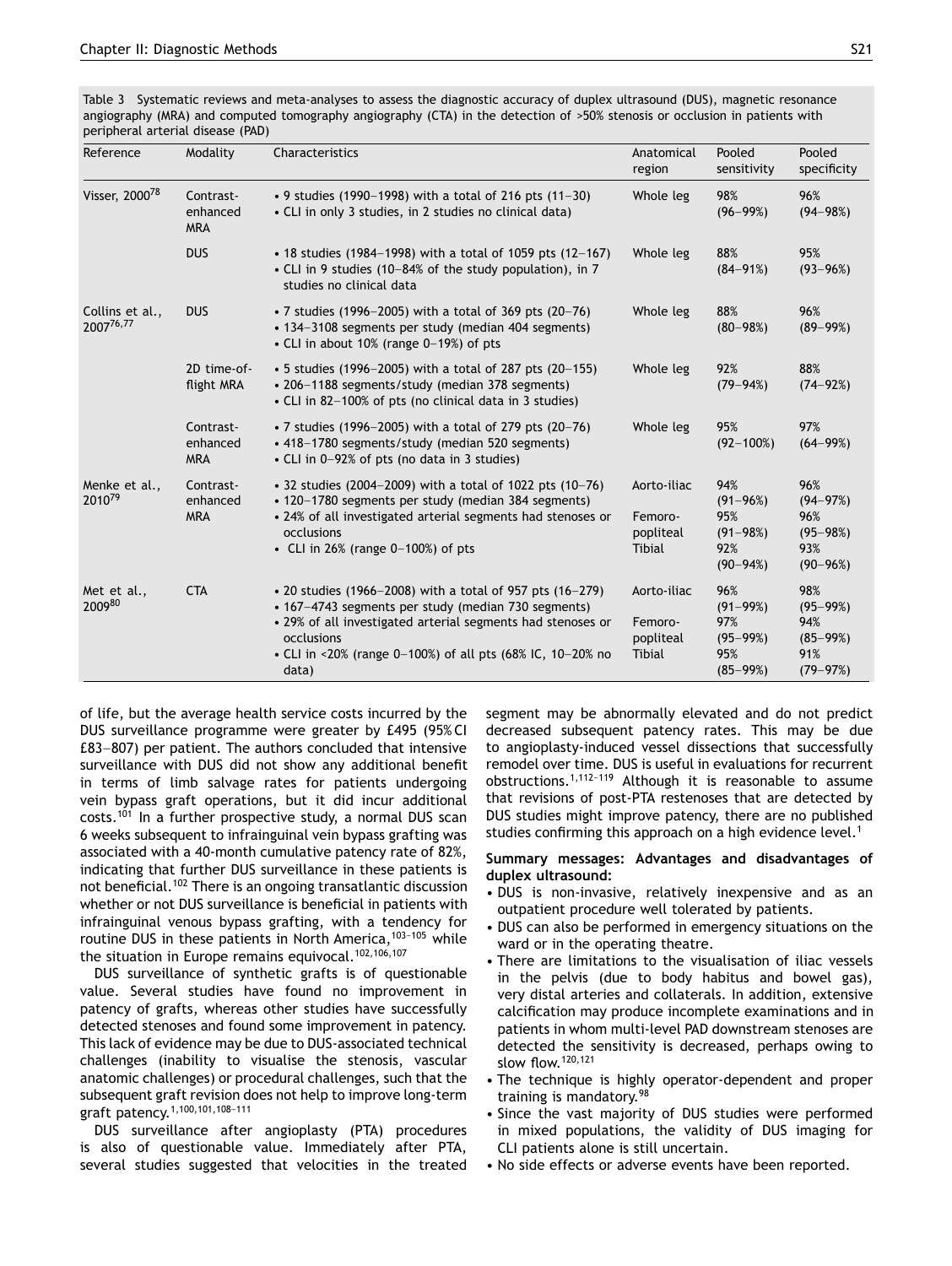| Table 4    Recommendations in current guidelines for duplex ultrasound imaging in patients with CLI |  |  |
|-----------------------------------------------------------------------------------------------------|--|--|
|                                                                                                     |  |  |

|                                                                                                                                                          | Grade of<br>recommendation | Level of<br>evidence |
|----------------------------------------------------------------------------------------------------------------------------------------------------------|----------------------------|----------------------|
| Duplex ultrasound of the extremities is useful to diagnose anatomical location and degree of<br>obstruction in PAD patients <sup>a</sup> .               | A                          | 1a                   |
| Duplex ultrasound may be considered for routine surveillance after femoropopliteal or<br>femorotibial-pedal venous bypass grafts <sup>a</sup> .          | B                          | 2 <sub>b</sub>       |
| Duplex ultrasound of the extremities can be useful to select patients as candidates for endovascular<br>intervention <sup>a</sup> .                      | B                          | 2 <sub>b</sub>       |
| Duplex ultrasound may be useful to select patients as candidates for surgical bypass and to select the B<br>sites of surgical anastomosis <sup>a</sup> . |                            | 2 <sub>b</sub>       |
| Duplex ultrasound may be considered for routine surveillance after femoropopliteal bypass with a<br>synthetic conduit <sup>a</sup> .                     | B                          | 3 <sub>b</sub>       |
| The use of duplex ultrasound is not well established to assess long-term patency of percutaneous<br>transluminal angioplasty <sup>a</sup> .              | B                          | 3 <sub>b</sub>       |
| CLI, critical limb ischaemia; PAD, peripheral arterial disease.<br><sup>a</sup> Adapted from Hirsch et al. <sup>1</sup>                                  |                            |                      |

#### Recommendations in current guidelines (Table 4)

The current ACC/AHA Practice guidelines for PAD patients give a strong recommendation that DUS is useful to diagnose the anatomical location and degree of obstruction of PAD. (Level 1a; Grade A)

Despite the discrepancies mentioned above, DUS surveillance of venous grafts is also recommended with regular follow-up intervals (3, 6, 12 months, and then yearly after graft placement).<sup>1</sup> (Level 2b; Grade B)

The guidelines for non-invasive vascular laboratory testing from the American Society of Echocardiography and the Society for Vascular Medicine and Biology recommend DUS evaluation of the graft twice during the first postoperative year, and annually thereafter. $98$  The ACC/AHA guidelines consider DUS also as useful to select patients as candidates for endovascular intervention or surgical bypass (Grade B) and state that DUS may also be considered for routine surveillance after femoropopliteal bypass with a synthetic graft (Level 2b; Grade B).

Finally, DUS is not well established to assess long-term patency of PTA.<sup>1</sup> (Level 2b; Grade B)

#### Critical issues

- The majority of DUS studies are more than 10 years old. New studies should consider following the STARD guidelines for reporting of diagnostic accuracy studies and should also consider reporting results by patient or by limb, as well as by segment. $122-124$
- Future reviews should make use of the QUADAS as a quality assessment tool specifically developed for systematic reviews of diagnostic accuracy studies.<sup>125</sup>
- Further research should consider comparing DUS directly with MRA and/or CTA as the reference standard.
- The value of the operative or endovascular correction of DUS-detected post-PTA lesions has to be evaluated in further studies.
- Future studies should identify patients with infrainguinal vein or prosthetic bypasses, who benefit from a standardised DUS surveillance programme.
- The validity of DUS imaging for patients with CLI needs to be evaluated in patient cohorts suffering from rest pain or non-healing ischaemic lesions in the foot.

#### 4.2. Computed tomography angiography

Computed tomography angiography (CTA) is increasingly attractive due to rapid technical developments. Shorter acquisition times, thinner slices, higher spatial resolution, and improvement of multidetector computed tomographic (CT) scanners enable scanning of the entire vascular tree in a limited period with a decreasing amount of contrast medium and radiation burden.

Accuracy of CTA: In a recent meta-analysis, 20 studies published between 1966 and 2008 (957 patients) were reviewed systematically by use of the QUADAS checklist.<sup>126</sup> Between 167 and 4743 arterial segments were analysed in each study (median 730 segments) and 29% of all segments had stenoses or occlusions. Slice thickness varied between 0.75 and 5.0 mm (median 2.0 mm). Various contrast media were used for the CTA (Iomeprol in 6 studies, iopromide in 4 studies, and the remaining studies used other iodinebased contrast media). The iodine concentration varied between 300 and 400 mg/mL. The amount of contrast volume administered per scan varied between 88 and 170 mL (median 130 mL). Interpretation of CTA was always based on the axial images. Other image reconstructions used were maximum-intensity projections (n = 17), volume-rendering technique  $(n = 15)$ , multiplanar reformation  $(n = 6)$ , curvedplanar reformation ( $n = 4$ ), and virtual endoscopy ( $n = 1$ ). The pooled sensitivity to detect a >50% stenosis or occlusion was  $95\%$  (92–97%) and the pooled specificity 96% (93–97%). CTA correctly identified occlusions in 94% of segments, the presence of >50% stenosis in 87% of segments, and absence of significant stenosis in 96% of segments. Overstaging occurred in 8% of segments and understaging in 15%. The data included trials of CTA vs. DSA across three different generations of CT technology (i.e., scanners with 4, 16, and 64 detector rows) and with technological advancement there has been a corresponding improvement in diagnostic accuracy (sensitivity and specificity has increased from 75-99% and 83––99% with 4 detector rows to 98––99% and 96––99% for 64 detector rows). Diagnostic accuracy was lower for smaller arteries compared with proximal lesions, but the diagnostic performance below the knee remains good (sensitivity 85–99%, specificity 79–97%) (Table 3). Inter-observer agreement is good to excellent (k values  $>0.8$ ) in most studies.<sup>126</sup> The great majority of patients in trials of peripheral arterial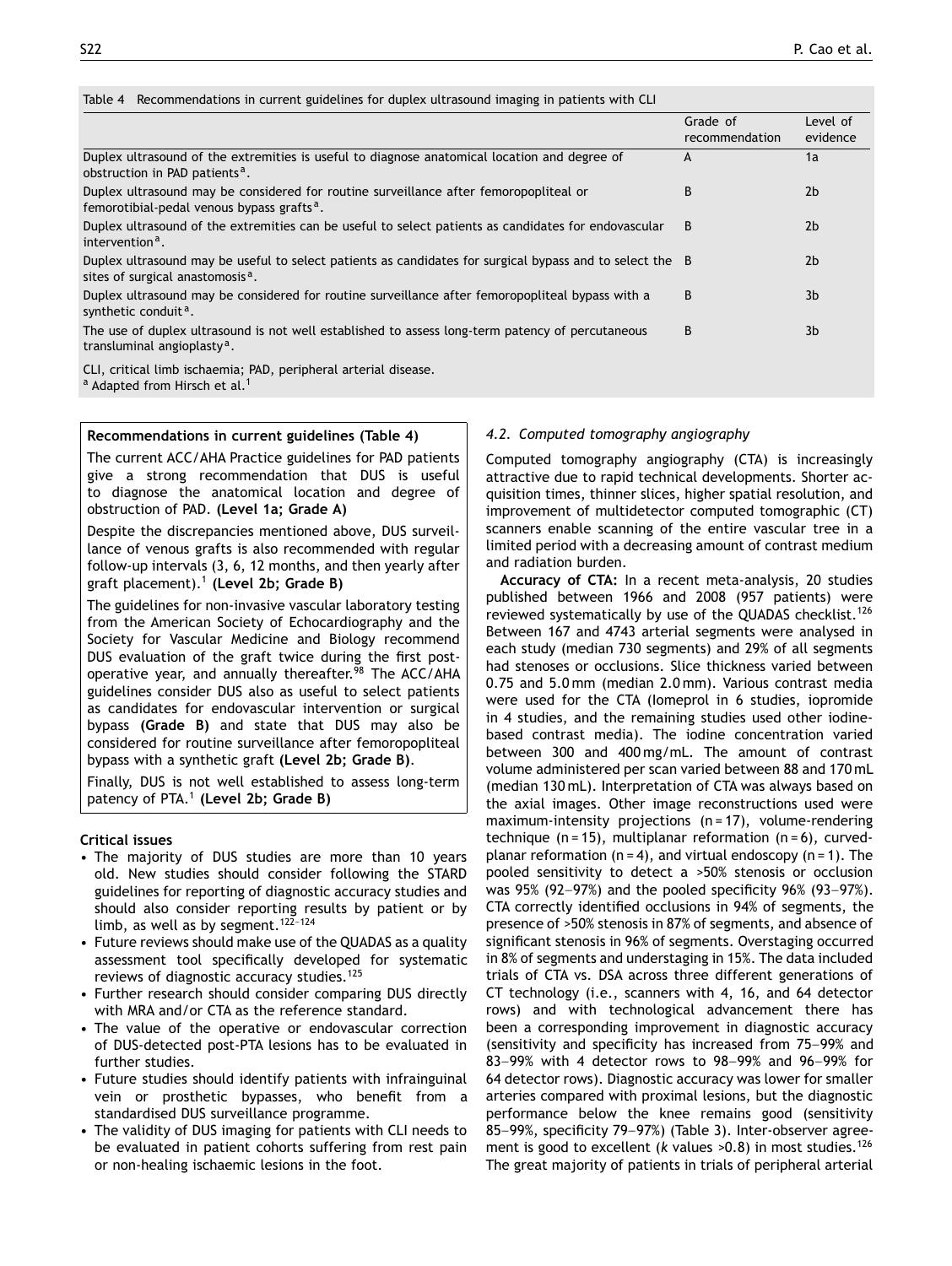| Table 5 Recommendations in Current guidelines for CT anglography imaging in patients with CLI                                                                      |                            |                      |
|--------------------------------------------------------------------------------------------------------------------------------------------------------------------|----------------------------|----------------------|
|                                                                                                                                                                    | Grade of<br>recommendation | Level of<br>evidence |
| CTA of the extremities may be considered to diagnose anatomic location and presence of significant<br>stenosis in patients with lower extremity PAD <sup>a</sup> . | B                          | 3a                   |
| CTA of the extremities may be considered as a substitute for MRA for those patients with<br>contraindications to MRA <sup>a</sup> .                                |                            | 3a                   |
| Patients with baseline renal insufficiency should receive hydration before undergoing CTA <sup>a</sup> .                                                           | А                          | 2b                   |
| CLI, critical limb ischaemia; CTA, computed tomography angiography; MRA, magnetic resonance angiography; PAD, peripheral arterial                                  |                            |                      |

Table 5 Recommendations in current guidelines for CT angiography imaging in patients with CLI

a Adapted from Hirsch et al.<sup>1</sup>

disease.

imaging are claudicants and there are limited data in patients with CLI. In a recent study of 28 patients with CLI who were evaluated with 16-detector-row CTA, 23 had treatment plans confidently formulated on the basis of the CTA alone.

Side effects/adverse events: The average radiation dose reported in the CTA literature is 7.47 mSv, $127$  although average doses as high as 13.7 mSv have been reported in some series.<sup>128</sup> In a trial of 16-detector-row CTA vs. DSA, Willmann et al. reported a four-fold higher radiation dose for DSA compared with CTA.129 To place these doses in context, the average annual background radiation exposure is between 2 and  $3 \text{ mSv}$ .<sup>80</sup> It has been suggested that patient radiation dose issues are of limited concern in patients with advanced PAD, as their life expectancy is significantly less than the latent period of a radiation-induced malignancy.<sup>130</sup> The late effects of radiation exposure are more important in younger patients, however; physicians should be aware of this issue and strive to keep dosing as low as reasonably possible.

Iodinated contrast agents are associated with an increased risk for contrast-induced nephropathy (CIN), defined as an increase in serum creatinine level >25% or >0.5 mg/dL above baseline within 3 days of contrast administration in the absence of other causes.<sup>73,131</sup> Patients who are considered at highest risk are those with baseline renal insufficiency, especially those with concomitant diabetes mellitus. Other risk factors for CIN include multiple myeloma, proteinuria, concomitant nephrotoxic drug use, hypertension, congestive heart failure, hyperuricaemia, and dehydration. The risk of CIN is dose-dependent and is higher when contrast is administered intra-arterially than when given intravenously.132 A systematic review revealed an overall risk of CIN in high-risk patients of 16.8%,132 although the clinical implications for the development of CIN are not fully understood. Only a minority go on to require renal replacement therapy (<1%), but in a retrospective review of over 16,000 inpatients exposed to contrast media, inhospital mortality rates were five-fold higher (34% vs. 7%) among patients who developed CIN, even after adjustment for comorbidity.133 High-osmolar contrast puts patients with pre-existing renal impairment at twice as high a risk of developing CIN as low-osmolar contrast.<sup>127</sup> However, in a review from 2004 it was concluded that all patients with pre-existing renal insufficiency were at higher risk for CIN, no matter what type of contrast was used.<sup>134</sup> To prevent CIN pre-emptive hydration is recommended, especially for those patients with renal insufficiency. The optimal type, route, volume, and timing of hydration are not well defined.<sup>1</sup> Likewise, given the ability of angiotensin-converting enzyme inhibitors and angiotensin receptor antagonists to induce

efferent arteriole vasodilatation, these medications should be withheld the morning of contrast exposure and restarted after monitoring of normal renal function. Administration of antioxidants, such as mannitol, advocated as renoprotective agents, is not supported by evidence.

Further information is provided by the European Society of Urogenital Radiology (http://www.esur.org).

### Summary messages: Advantages and disadvantages of computed tomography angiography:

- CTA in comparison to MRA offers better patient acceptance, a higher speed of examination, a better spatial resolution, and the ability to evaluate previously stented arteries. It is mostly applicable in patients with contraindications for MRA (Table 5).
- Disadvantages of CTA include image interference from calcified arteries and the need for potentially nephrotoxic contrast agents and radiation exposure.<sup>80</sup>

Recommendations from other guidelines (Table 5): The current ACC/AHA Practice Guidelines give a moderate recommendation for CTA of the extremities to diagnose anatomic location and presence of significant stenosis in patients with lower extremity PAD. (Level 2B; Grade B) In addition, CTA of the extremities may be considered as a substitute for MRA for those patients with contraindications to MRA.<sup>2</sup> (Level 2B; Grade B) TASC II stated that DUS, MRA and CTA are suitable for decision-making. The individual use may depend on local

#### Critical issues

• Patients with CLI who require a complete assessment of their lower extremity arteries for planning an open or endovascular intervention are under-represented in the current studies. More research is needed to determine the clinical value of CTA in the CLI target population.<sup>80</sup>

availability, experience, and costs.<sup>1</sup> (Level 2B; Grade B)

- CTA assessment of aorto-iliac and femoral lesions seems to be sufficient for decision planning, whereas this may not be the case for smaller calcified arteries.
- Specificity is probably overestimated due to the fact that all studies divided the vascular tree into segments with a relatively high proportion of segments without a significant stenosis (segments that are likely to be correctly identified by CTA). From a clinical standpoint, it is more useful to divide the vascular tree into clinically relevant segments (eg, aorto-iliac, femoropopliteal, and distal runoff).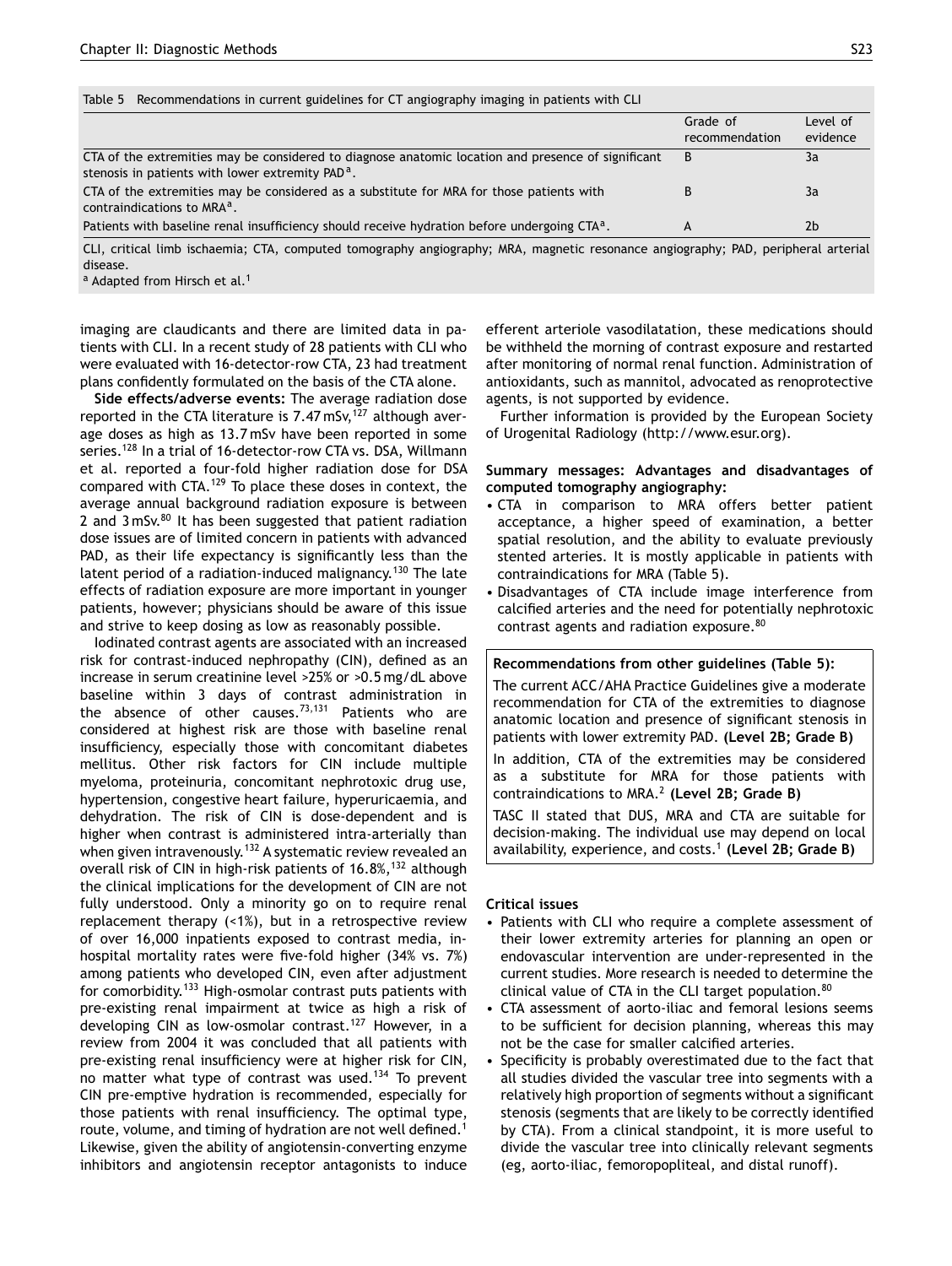- The statistical power of the available meta-analyses is limited by the relatively small sample size of most included studies. Larger studies are needed.
- New CTA studies should consider to follow the STARD guidelines for reporting of diagnostic accuracy studies and should also consider reporting results by patient or by limb, as well as by segment.  $12\overline{3}$ -125
- Future reviews should make use of the QUADAS as a quality assessment tool specifically developed for systematic reviews of diagnostic accuracy studies.<sup>126</sup>

### 4.3. Magnetic resonance angiography

There have been major technical advances in recent years including 3D contrast enhanced magnetic resonance angiography (ce-MRA) and the development of moving tabletops which enable whole limb examinations with a single contrast injection.

Accuracy of MRA: A number of meta-analyses and systematic reviews support the diagnostic accuracy of MRA when compared to DSA.78,135,136 Two meta-analyses determined that 3D ce-MRA is superior to 2D time-of-flight MRA.<sup>123,137</sup> The meta-analysis by Collins et al.<sup>123</sup> detected a pooled sensitivity of 95% (92-100%) and a pooled specificity of 97% (64-99%) for MRA which was superior to CTA and DUS when compared separately to DSA. There was no direct comparison between MRA and DUS in any of the studies.78,123 A well-conducted systematic review concluded that MRA is also cost-effective in comparison to DSA when both are available locally.<sup>137</sup> The most recent metaanalysis included 32 studies published between 1998 and 2009 (120-1780 segments per study, median 384 segments, altogether 1022 patients, 26% with CLI). The pooled sensitivity of MRA was  $95\%$  (92-96%) and the specificity was 96% (94–97%) for diagnosing segmental stenosis >50% or occlusions. The accuracy for tibial lesions was slightly worse compared to aorto-iliac and femoropopliteal lesions (Table 3). MRA correctly classified 95.3%, overstaged 3.1%, and understaged 1.6% of arterial segments.<sup>138</sup> Some studies claim that MRA is superior to DSA in the detection of outflow vessels suitable for distal bypass in patients with CLI.<sup>79,139</sup> Kreitner et al. found that in 24 diabetic patients with CLI, 38% had pedal vessels detected by MRA that were not detected by catheter angiography.139 Such vessels treated with surgical bypass may enjoy satisfactory patency.<sup>140</sup> The claim that MRA is more sensitive than DSA for distal vessels is controversial and is affected by the quality of the comparative catheter angiogram.<sup>141</sup> At least one study has shown MRA to be inferior to catheter angiography, particularly for patients with CLI.<sup>142</sup> However, other studies have demonstrated agreement between pre-operative plans based on MRA vs. DSA of at least 90%, and many centres no longer perform DSA before revascularisation.

MRA has been used anecdotally for the assessment of surgical and endovascular revascularisation. Several series of small numbers of patients have shown that the sensitivity and specificity of MRA compared with catheter angiography for detection of stenoses in vein or synthetic bypass grafts is  $90-100\%$ .<sup>143-146</sup> For immediate post-procedural evaluation of angioplasty sites, agreement with catheter angiography is  $80-95\%$ .<sup>147,148</sup> There have been no published studies that validate improved patient outcomes from postrevascularisation MRA surveillance.

Side effects/adverse events: Gadolinium-enhanced MRA avoids radiation and gadolinium chelates cause anaphylactic reactions less often than iodinated contrast medium (<1% of all patients).<sup>149</sup> The US Food and Drug Administration has recommended that patients not receive gadolinium-based contrast agents if they have acute or chronic severe renal insufficiency (glomerular filtration rate <30 mL/min per 1.73  $m<sup>2</sup>$ ) or renal dysfunction due to the hepatorenal syndrome, or are in the peri-operative liver transplantation period, because of the risk for nephrogenic systemic fibrosis (NSF).<sup>150</sup> Apart from other factors, this risk seems to depend on the stability and the dose of the applied gadolinium chelates. However, most patients with PAD do not belong to these risk groups and do not have a specific risk for NSF according to current knowledge.

### Summary messages: Advantages and disadvantages of magnetic resonance angiography

- MRA, in comparison with DSA and CTA, eliminates exposure to ionising radiation and there is no risk of CIN when gadolinium is used in recommended doses.
- Unlike DUS and CTA, MRA is unaffected by arterial calcification.
- MRA is performed as a fast non-invasive outpatient procedure (<15 minutes).
- Three-dimensional images of the entire arterial tree are presented in a maximum intensity projection format produced on a workstation.
- Relative disadvantages include a tendency to overestimate stenosis. Venous contamination can obscure arteries below the knee. Claustrophobia and the presence of metallic implants (such as pacemakers) or foreign bodies may preclude the examination or produce artefacts.
- MRA tends to overestimate the degree of stenosis because of turbulence and metal clips can cause artefacts that mimic vessel occlusions. Similarly, some metal stents will obscure vascular flow.<sup>151</sup>
- Patients with pacemakers and defibrillators and some cerebral aneurysm clips cannot be scanned safely.<sup>147,152</sup>

### Recommendations from other guidelines (Table 6):

The current ACC/AHA Practice Guidelines give a strong recommendation for MRA to diagnose anatomical location and presence of significant stenosis in patients with lower extremity PAD. (Level 1a; Grade A) In addition, strong recommendations are given to perform MRA with gadolinium enhancement (Level 1a; Grade A) and to use MRA in selecting patients with lower extremity PAD as candidates for endovascular intervention. (Level 1a; Grade A)

The ACC/AHA gives moderate recommendations for MRA as a suitable tool to select the sites of surgical anastomosis for surgical bypass and to consider MRA for postrevascularisation (endovascular and surgical bypass) surveillance in patients with lower extremity PAD.<sup>1</sup> (Level 2b; Grade B)

The Scottish Guideline also gives a strong recommendation that non-invasive imaging modalities should be employed in the first instance for patients with intermittent claudication in whom intervention is being considered. No recommendation is given for patients with CLI.<sup>153</sup>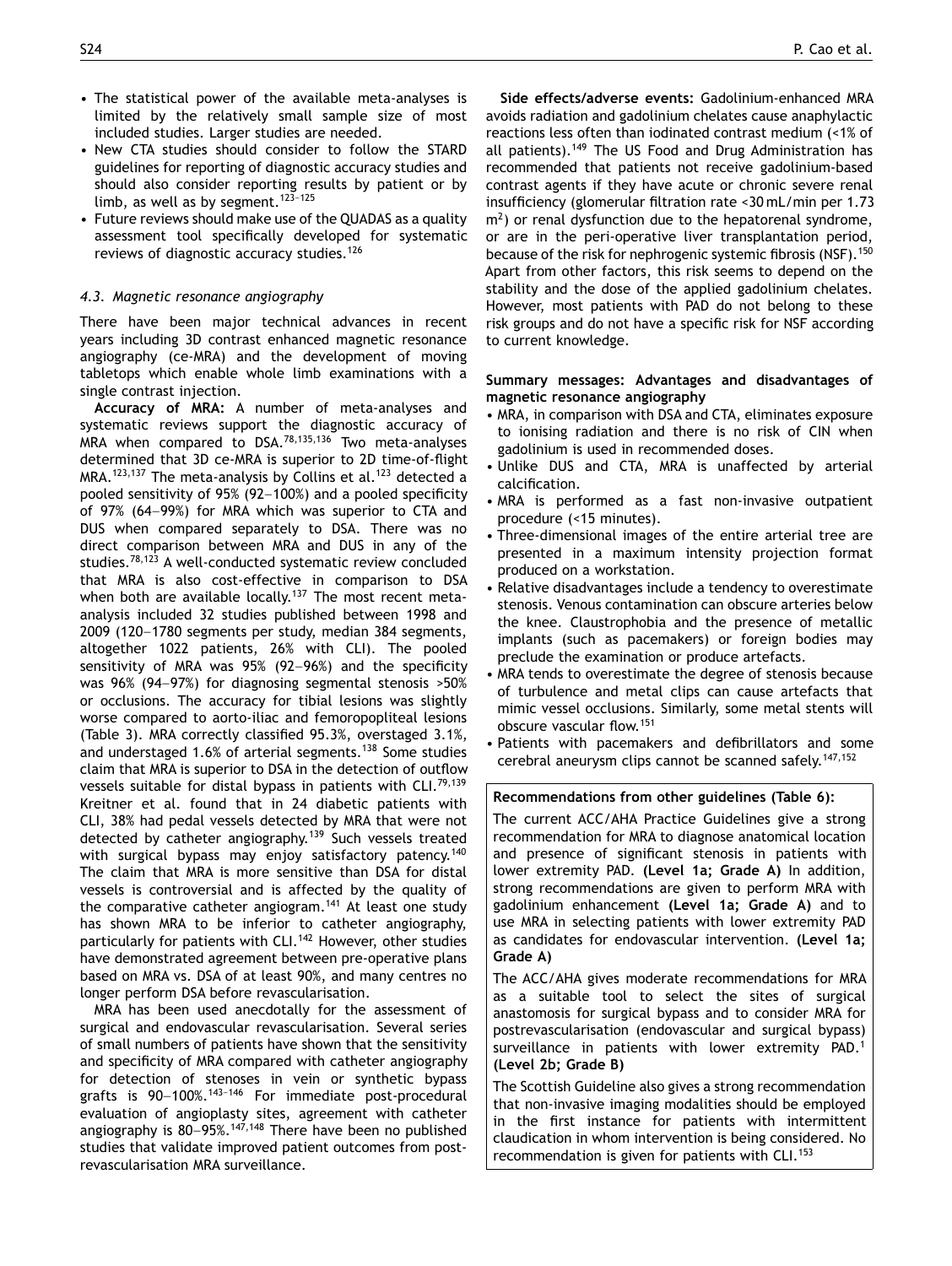| Table 6 Recommendations in current guidelines for MR angiography imaging in patients with CLI |  |  |  |
|-----------------------------------------------------------------------------------------------|--|--|--|
|                                                                                               |  |  |  |

|                                                                                                                                                                                      | Grade of<br>recommendation | Level of<br>evidence |
|--------------------------------------------------------------------------------------------------------------------------------------------------------------------------------------|----------------------------|----------------------|
| MRA of the extremities is useful to diagnose anatomic location and degree of stenosis of PAD and to<br>select patients for endovascular or open surgical intervention <sup>a</sup> . | A                          | 1a                   |
| MRA of the extremities should be performed with gadolinium enhancement <sup>a</sup> .                                                                                                | А                          | 2a                   |
| MRA of the extremities is useful in selecting patients with lower extremity PAD as candidates for<br>endovascular intervention <sup>a</sup> .                                        | А                          | 2a                   |
| MRA of the extremities may be considered for post-revascularisation (endovascular and surgical<br>bypass) surveillance in patients with lower extremity PAD <sup>a</sup> .           | B                          | 3b                   |
| CLI, critical limb ischaemia; MRA, magnetic resonance angiography; PAD, peripheral arterial disease.                                                                                 |                            |                      |

<sup>a</sup> Adapted from Hirsch et al.<sup>1</sup>

#### Critical issues

- Patients with CLI who require a complete assessment of their lower extremity arteries for planning an open or endovascular intervention are under-investigated in the current studies. More research is needed to determine the clinical value of ce-MRA in the CLI target population.<sup>79</sup>
- Specificity is probably overestimated due to the fact that all studies divided the vascular tree into segments with a relatively high proportion of segments without a significant stenosis (segments that are likely to be correctly identified by MRA). From a clinical standpoint, it is more useful to divide the vascular tree into clinically relevant segments (e.g. aorto-iliac, femoropopliteal, and distal runoff).
- The statistical power of the available meta-analyses is limited by the relatively small sample size of most included studies. Larger studies are needed.
- New MRA studies should consider to follow the STARD guidelines for reporting of diagnostic accuracy studies and should also consider reporting results by patient or by limb, as well as by segment.<sup>123-125</sup>
- Future MRA reviews should make use of the QUADAS as a quality assessment tool specifically developed for systematic reviews of diagnostic accuracy studies.<sup>126</sup>

#### 4.4. Intra-arterial angiography

Digital subtraction angiography (DSA) has been the traditional first-line imaging investigation for patients with PAD for many years and, although it is a two-dimensional technique, is still considered the gold standard against which other techniques are compared.

Accuracy of DSA: Angiography served as reference tool for new non-invasive diagnostic tools, such as DUS, MRA and CTA. Even though non-invasive modalities are used as first-line diagnostic methods for patients with PAD by many physicians, DSA is still the only universally accepted method for guiding percutaneous peripheral interventional procedures.

Even though DSA is still considered to be the gold standard, there are a number of flaws: $1,154$ 

- It may not be possible to determine haemodynamic significance even with multiple projections.
- It may overestimate the length of occlusions.
- It may not always demonstrate patent crural vessels.
- Eccentric lesions are sometimes difficult to quantify; axial imaging techniques (e.g., MRA and CTA) may offer an

advantage for visualising these pathologies, because these techniques offer a 3D view.

Side effects/adverse events: Although it has been estimated that 1.7% of complications may be severe, improvements in catheter and guidewire technology have reduced their incidence significantly.<sup>154,155</sup> According to the TASC II Consensus, angiography carries an approximately 0.1% risk of severe reaction to contrast medium, a 0.7% risk of complications severe enough to alter patient management, and  $0.16%$  mortality risk and significant expense.<sup>2</sup> Contrast agents are also associated with a small but important incidence of nephrotoxicity. Patients who are at increased risk of contrast nephropathy include those with severe baseline renal dysfunction, diabetes, low cardiac output state, or dehydration. Recent studies have suggested that use of low-osmolar contrast agents (e.g. iodixanol) may reduce the incidence of renal compromise.<sup>156-159</sup> In patients who are high risk for nephrotoxicity, data suggest that vigorous hydration before administration of contrast may serve as the most important strategy to prevent post-procedural deterioration in renal function. Because the occurrence of nephrotoxicity appears to be dosedependent, it is also important to minimise contrast usage. This dose minimisation can be accomplished by using DSA techniques and placing catheters close to the site to be imaged (selective angiography). The dose–nephrotoxicity relationship is complex and cannot be calculated precisely. Preliminary data suggest that nephrotoxicity might be further minimised by use of preprocedural haemofiltration in individuals with chronic renal failure (defined as a creatinine level  $>2.0$  mg/dL).<sup>160</sup>

The procedure involves exposure to ionising radiation and short-stay recovery facilities. Other complications include arterial dissection, atheroemboli and access site complications (e.g. pseudoaneurysm, arteriovenous fistula and haematoma). These problems have been greatly mitigated by technological improvements in the procedure, including the use of non-ionic contrast agents, DSA, intra-arterial pressure measurements across a stenosis with and without vasodilator (significance peak systolic difference 5––10 mmHg pre-vasodilatation and 10-15 mmHg post-vasodilatation), and more sophisticated image projection and retention. Alternatively, carbon dioxide and magnetic resonance contrast agents (e.g. gadolinium) can be used instead of conventional contrast media. In high-risk (e.g. renal impairment) patients, restriction to a partial study with selected views rather than visualising the entire infrarenal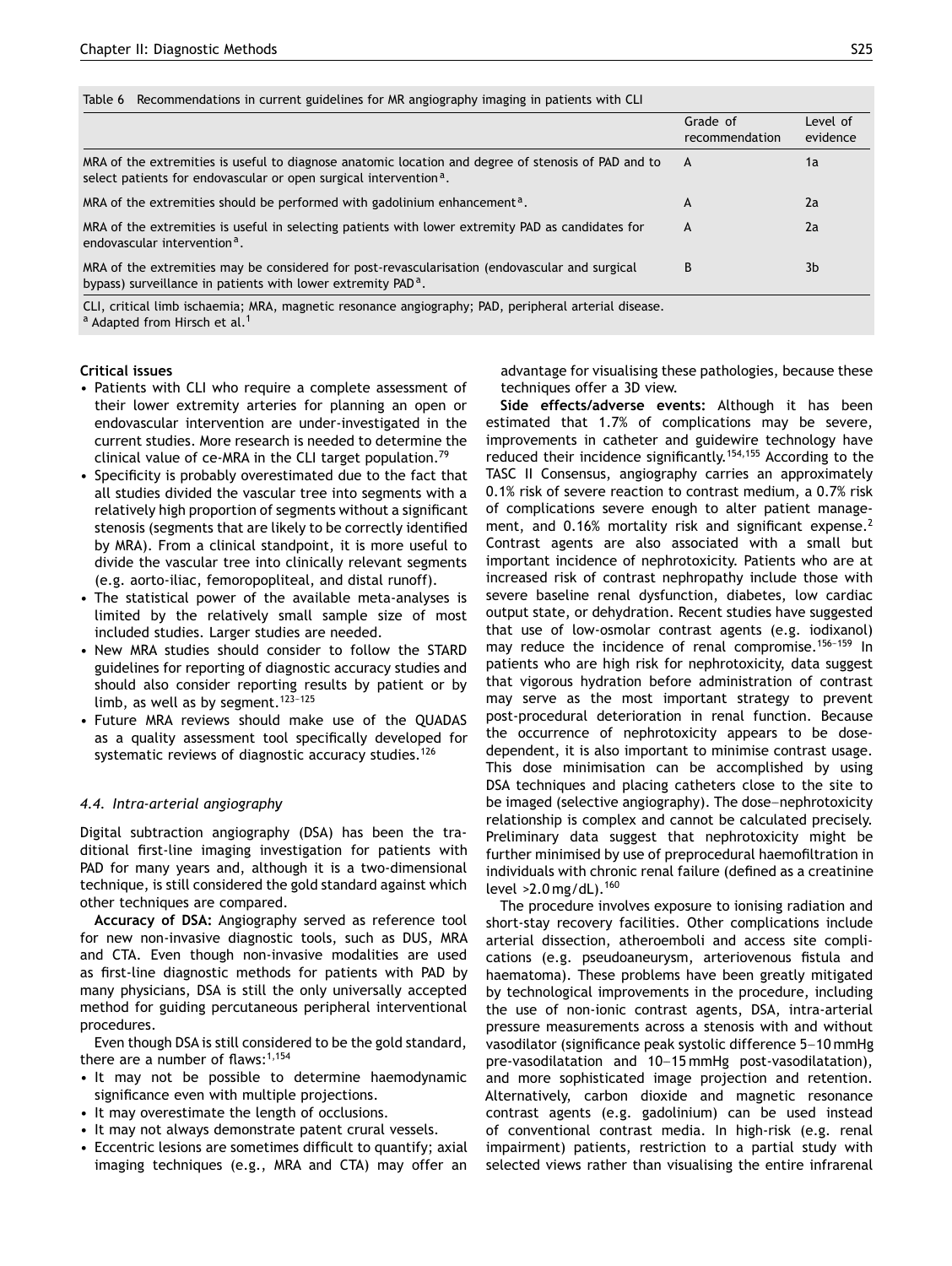|                                                                                                                                                                                                                                                                                                                                                                                                                                        | Grade of<br>recommendation | Level of<br>evidence |
|----------------------------------------------------------------------------------------------------------------------------------------------------------------------------------------------------------------------------------------------------------------------------------------------------------------------------------------------------------------------------------------------------------------------------------------|----------------------------|----------------------|
| DSA is not recommended as the primary imaging modality for patients with $PAD^a$ .                                                                                                                                                                                                                                                                                                                                                     | А                          | 1a                   |
| Contrast angiography provides detailed information about arterial anatomy and is recommended for<br>evaluation of patients with lower extremity PAD when revascularisation is contemplated.                                                                                                                                                                                                                                            | A                          | 2a                   |
| A history of contrast reaction should be documented before the performance of contrast angiography<br>and appropriate pretreatment administered before contrast is given <sup>b</sup> . The opportunity to replace DSA<br>with MRA could be considered.                                                                                                                                                                                | $\overline{A}$             | 2a                   |
| Decisions regarding the potential utility of invasive therapeutic interventions (percutaneous or<br>surgical) in patients with lower extremity PAD should be made with a complete anatomic assessment<br>of the affected arterial territory, including imaging of the occlusive lesion, as well as arterial inflow<br>and outflow with angiography or a combination of angiography and non-invasive vascular techniques <sup>b</sup> . | A                          | 2a                   |
| DSA is recommended for contrast angiographic studies because this technique allows for enhanced<br>imaging capabilities compared with conventional unsubtracted contrast angiography <sup>b</sup> .                                                                                                                                                                                                                                    | A                          | 2a                   |
| Before performance of contrast angiography, a full history and complete vascular examination should A<br>be performed to optimise decisions regarding the access site, as well as to minimise contrast dose and<br>catheter manipulation <sup>b</sup> .                                                                                                                                                                                |                            | 3 <sub>b</sub>       |
| Selective or superselective catheter placement during lower extremity angiography is indicated<br>because this can enhance imaging, reduce contrast dose, and improve sensitivity and specificity of the<br>procedure <sup>b</sup> .                                                                                                                                                                                                   | A                          | 2 <sub>b</sub>       |
| The diagnostic lower extremity arteriogram should image the iliac, femoral, and tibial bifurcations in A<br>profile without vessel overlap <sup>b</sup> .                                                                                                                                                                                                                                                                              |                            | 2 <sub>b</sub>       |
| When conducting a diagnostic lower extremity arteriogram in which the significance of an obstructive A<br>lesion is ambiguous, transstenotic pressure gradients and supplementary angulated views should be<br>obtained <sup>b</sup> .                                                                                                                                                                                                 |                            | 2 <sub>b</sub>       |
| Patients with baseline renal insufficiency should receive hydration before undergoing contrast<br>angiography <sup>b</sup> .                                                                                                                                                                                                                                                                                                           | A                          | 2 <sub>b</sub>       |
| Follow-up clinical evaluation, including a physical examination and measurement of renal function,<br>is recommended within 2 weeks after contrast angiography to detect the presence of delayed<br>adverse effects, such as atheroembolism, deterioration in renal function, or access site injury (e.g.,<br>pseudoaneurysm or arteriovenous fistula) <sup>b</sup> .                                                                  | A                          | 3a                   |
| Non-invasive imaging modalities, including MRA, CTA, and colour flow duplex imaging may be used<br>in advance of invasive imaging to develop an individualised diagnostic strategic plan, including<br>assistance in selection of access sites, identification of significant lesions, and determination of the<br>need for invasive evaluation <sup>b</sup> .                                                                         | A                          | 2a                   |

# Table 7 Recommendations in current guidelines for catheter angiography in patients with CLI

CLI, critical limb ischaemia; CTA, computed tomography angiography; DSA, digital subtraction angiography; MRA, magnetic resonance angiography; PAD, peripheral arterial disease.

a Adapted from Hessel et al.<sup>154</sup>

**b** Adapted from Hirsch et al.<sup>1</sup>

arterial tree has decreased the contrast load, length of study and associated risks. Despite this, full angiography, with visualisation from the level of the renal arteries to the pedal arteries using DSA techniques, remains the choice in most cases.

### Summary messages: Advantages and disadvantages of digital subtraction angiography

- DSA provides a complete arterial map of the lower limb circulation that is easily interpretable. Images are easily displayed and interpreted by the vast majority of physicians caring for patients with PAD.
- Pressure gradients can be measured to determine haemodynamic significance and it can be used to guide endovascular intervention.
- Disadvantages include complications of catheterisation which may occur both within the vessel and at the puncture site.

### Recommendations from other guidelines (Table 7):

The current ACC/AHA Practice Guidelines give the following Grade A recommendations:

- (1) DSA provides detailed information about arterial anatomy and is recommended for evaluation of patients with lower extremity PAD when revascularisation is contemplated. (Level 2b; Grade B)
- (2) A history of contrast reaction should be documented before the performance of contrast angiography and appropriate pretreatment administered before contrast is given. (Level 2b; Grade B)
- (3) Decisions regarding the potential utility of invasive therapeutic interventions (percutaneous or surgical) in patients with lower extremity PAD should be made with a complete anatomic assessment of the affected arterial territory, including imaging of the occlusive lesion, as well as arterial inflow and outflow with angiography or a combination of angiography and non-invasive vascular techniques. (Level 2b; Grade B)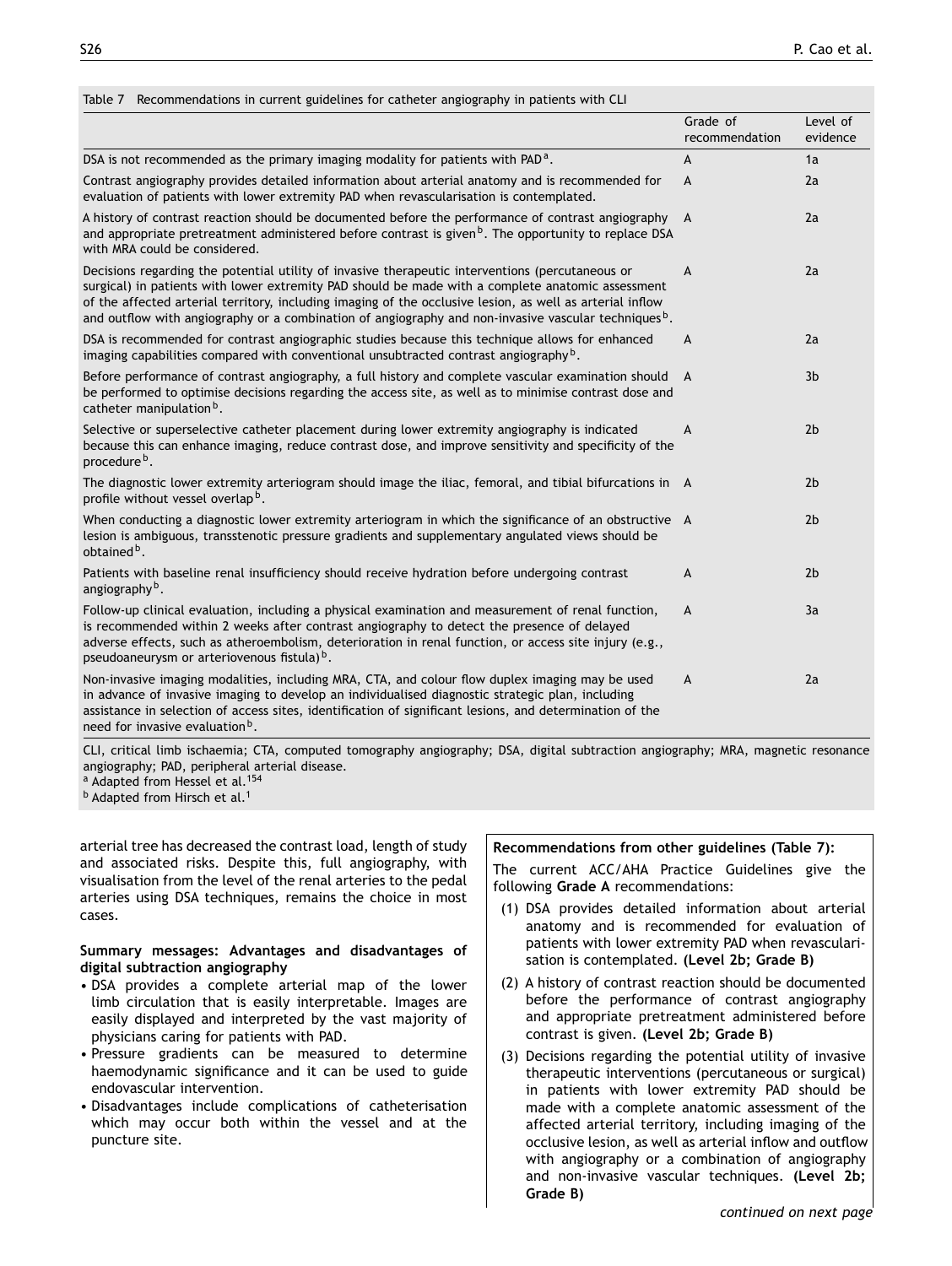### Recommendations from other guidelines (cont'd):

- (4) DSA is recommended for contrast angiographic studies because this technique allows for enhanced imaging capabilities compared with conventional unsubtracted contrast angiography. (Level 1a; Grade A)
- (5) Before performance of contrast angiography, a full history and complete vascular examination should be performed to optimise decisions regarding the access site, as well as to minimise contrast dose and catheter manipulation. (Level 3b; Grade C)
- (6) Selective or superselective catheter placement during lower extremity angiography is indicated since this can enhance imaging, reduce contrast dose, and improve sensitivity and specificity of the procedure. (Level 3b; Grade C)
- (7) The diagnostic lower extremity arteriogram should image the iliac, femoral, and tibial bifurcations in profile without vessel overlap. (Level 2b; Grade B)
- (8) When conducting a diagnostic lower extremity arteriogram in which the significance of an obstructive lesion is ambiguous, trans-stenotic pressure gradients and supplementary angulated views should be obtained. (Level 2b; Grade B)
- (9) Patients with baseline renal insufficiency should receive hydration before undergoing contrast angiography. (Level 2b; Grade B)
- (10) Follow-up clinical evaluation, including a physical examination and measurement of renal function, is recommended within 2 weeks after contrast angiography to detect the presence of delayed adverse effects, such as atheroembolism, deterioration in renal function, or access site injury (e.g., pseudoaneurysm or arteriovenous fistula). (Level 3b; Grade C)

The ACC/AHA also suggests that non-invasive imaging modalities, including MRA, CTA, and colour flow duplex imaging, may be used in advance of invasive imaging to develop an individualised diagnostic strategic plan, including assistance in selection of access sites, identification of significant lesions, and determination of the need for invasive evaluation. (Level 2b; Grade B)

### Funding/Conflicts of Interest

None

### References

1 Hirsch AT, Haskal ZJ, Hertzer NR, et al. ACC/AHA 2005 practice guidelines for the management of patients with peripheral arterial diseases (lower extremity, renal, mesenteric and abdominal aortic): a collaborative report from the American Association for Vascular Surgery/Society for Vascular Surgery, Society for Cardiovascular Angiography and Interventions, Society for Interventional Radiology, Society for Vascular Medicine and Biology, and the American College of Cardiology/American Heart Association Task Force on Practice Guidelines (Writing Committee to develop guidelines for the

management of patients with peripheral arterial disease). Circulation 2005;113(11): e463-654.

- 2 Norgren L, Hiatt WR, Dormandy JA, Nehler MR, Harris KA, Fowkes FG, et al.; TASC II Working Group. Inter-Society Consensus for the Management of Peripheral Arterial Disease (TASC II). Eur J Vasc Endovasc Surg 2007;33(Suppl 1):S1-75.
- 3 Greenland P, Abrams J, Aurigemma GP, Bond MG, Clark LT, Criqui MH, et al. Prevention Conference V: Beyond secondary prevention: identifying the high-risk patient for primary prevention: noninvasive tests of atherosclerotic burden: Writing Group III. Circulation 2000 Jan 4;101(1):E16––22.
- 4 American Diabetes Association. Peripheral arterial disease in people with diabetes. Diabetes Care 2003 Dec;26(12):3333––41. Review.
- 5 Al-Qaisi M, Nott DM, King DH, Kaddoura S. Ankle brachial pressure index (ABPI): An update for practitioners. Vasc Health Risk Manag 2009;5:833-41.
- 6 Nicolaï SP, Kruidenier LM, Rouwet EV, Bartelink ML, Prins MH, Teijink JA. Ankle brachial index measurement in primary care: are we doing it right? Br J Gen Pract 2009 Jun; 59(563): 422-7.
- 7 Potier L, Abi Khalil C, Mohammedi K, Roussel R. Use and utility of ankle brachial index in patients with diabetes. Eur J Vasc Endovasc Surg 2011 Jan; 41(1): 110-6. Review.
- 8 Andersen CA. Noninvasive assessment of lower extremity hemodynamics in individuals with diabetes mellitus. J Vasc Surg 2010 Sep; 52(3 Suppl): 765-80S. Review.
- 9 Gornik HL. Rethinking the morbidity of peripheral arterial disease and the "normal" ankle-brachial index. J Am Coll Cardiol 2009 Mar 24;53(12):1063-4.
- 10 McDermott MM, Liu K, Criqui MH, Ruth K, Goff D, Saad MF, Wu C, Homma S, Sharrett AR. Ankle-brachial index and subclinical cardiac and carotid disease: the multi-ethnic study of atherosclerosis. Am J Epidemiol 2005 Jul 1;162(1):33-41.
- 11 Clairotte C, Retout S, Potier L, Roussel R, Escoubet B. Automated ankle-brachial pressure index measurement by clinical staff for peripheral arterial disease diagnosis in nondiabetic and diabetic patients. Diabetes Care 2009 Jul; 32(7): 1231-6.
- 12 Holland T. Utilizing the ankle brachial index in clinical practice. Ostomy Wound Manage 2002 Jan; 48(1): 38-40, 43-6, 48-9.
- 13 Dachun Xu, Jue Li, Liling Zou, Yawei Xu, Dayi Hu, Pagoto SL, Yunsheng Ma. Sensitivity and specificity of the ankle-brachial index to diagnose peripheral artery disease: a structured review. Vasc Med 2010 Oct: 15(5): 361-9. Review.
- 14 Mohler ER 3rd, Treat-Jacobson D, Reilly MP, Cunningham KE, Miani M, Criqui MH, Hiatt WR, Hirsch AT. Utility and barriers to performance of the ankle-brachial index in primary care practice. Vasc Med 2004 Nov; 9(4): 253-60.
- 15 Kaiser V, Kester AD, Stoffers HE, et al. The influence of experience on the reproducibility of the ankle-brachial systolic pressure ratio in peripheral arterial occlusive disease. Eur J Vasc Endovasc Surg 1999;18(1):25––9.
- 16 Matzke S, Franckena M, Alback A, et al. Ankle brachial index measurements in critical leg ischaemia  $-$  the influence of experience on reproducibility. Scand J Surg 2003;92(2):144-7.
- 17 Ray SA, Srodon PD, Taylor RS, Dormandy JA. Reliability of ankle:brachial pressure index measurement by junior doctors. Br J Surg 1994 Feb;81(2):188––90.
- 18 Holland-Letz T, Endres HG, Biedermann S, Mahn M, Kunert J, Groh S, Pittrow D, von Bilderling P, Sternitzky R, Diehm C. Reproducibility and reliability of the ankle-brachial index as assessed by vascular experts, family physicians and nurses. Vasc Med 2007 May; 12(2): 105-12.
- 19 Endres HG, Hucke C, Holland-Letz T, Trampisch HJ. A new efficient trial design for assessing reliability of ankle-brachial index measures by three different observer groups. BMC Cardiovasc Disord 2006 Jul 27;6:33.
- 20 Klein S, Hage JJ.Measurement, calculation, and normal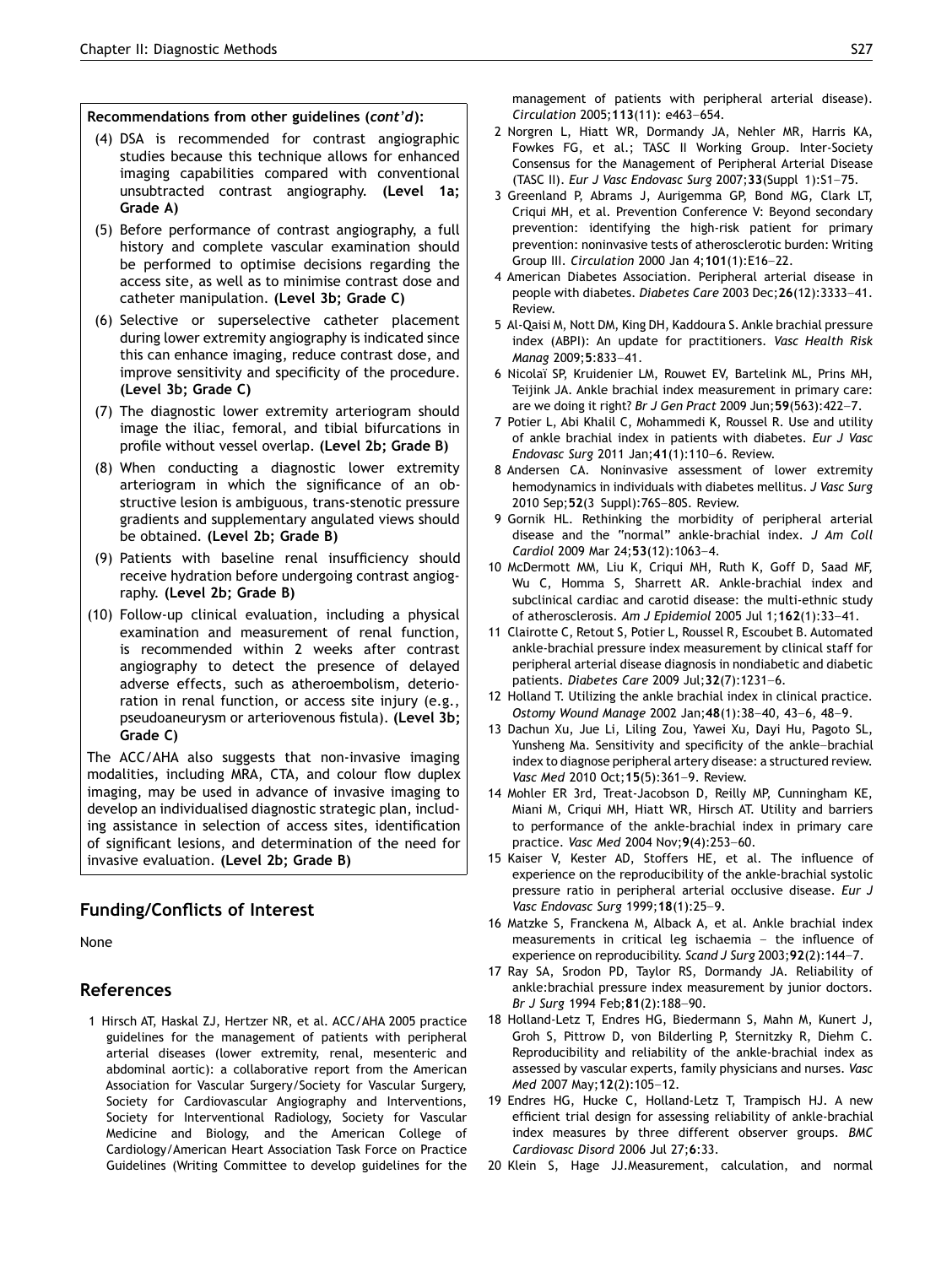range of the ankle-arm index: a bibliometric analysis and recommendation for standardization. Ann Vasc Surg 2006;20:282––92.

- 21 Caruana MF, Bradbury AW, Adam DJ. The validity, reliability, reproducibility and extended utility of ankle to brachial pressure index in current vascular surgical practice. Eur J Vasc Endovasc Surg 2005 May;29(5):443––51.
- 22 Jelinek HF, Austin M. The ankle-brachial index in clinical decision making. The Foot 2006;16(3):153––7.
- 23 McDermott MM, Kerwin DR, Liu K, Martin GJ, O'Brien E, Kaplan H, Greenland P. Prevalence and significance of unrecognized lower extremity peripheral arterial disease in general medicine practice. J Gen Intern Med 2001 Jun;  $16(6)$ : 384–90.
- 24 Bhasin N, Scott DJ. Ankle Brachial Pressure Index: identifying cardiovascular risk and improving diagnostic accuracy. J R Soc Med 2007 Jan; 100(1): 4-5.
- 25 Allen J, Overbeck K, Nath AF, Murray A, Stansby G. A prospective comparison of bilateral photoplethysmography versus the anklebrachial pressure index for detecting and quantifying lower limb peripheral arterial disease. J Vasc Surg 2008 Apr; 47(4): 794-802.
- 26 Male S, Coull A, Murphy-Black T. Preliminary study to investigate the normal range of Ankle Brachial Pressure Index in young adults. J Clin Nurs 2007 Oct; 16(10): 1878-85.
- 27 Yao ST. Haemodynamic studies in peripheral arterial disease. Br J Surg 1970 Oct; 57(10): 761-6.
- 28 Cornwall JV, Doré CJ, Lewis JD. Leg ulcers: epidemiology and aetiology. Br J Surg 1986 Sep; 73(9): 693-6.
- 29 Ouriel K, Zarins CK. Doppler ankle pressure: an evaluation of three methods of expression. Arch Surg 1982 Oct; 117(10): 1297-300.
- 30 Carter SA. Clinical measurement of systolic pressures in limbs with arterial occlusive disease. JAMA 1969 Mar 10;207(10): 1869––74.
- 31 Allen J, Oates CP, Henderson J, Jago J, Whittingham TA, Chamberlain J, Jones NA, Murray A. Comparison of lower limb arterial assessments using color-duplex ultrasound and ankle/brachial pressure index measurements. Angiology 1996 Mar; 47(3): 225-32.
- 32 Feigelson HS, Criqui MH, Fronek A, Langer RD, Molgaard CA. Screening for peripheral arterial disease: the sensitivity, specificity, and predictive value of noninvasive tests in a defined population. Am J Epidemiol 1994 Sep 15;140(6):526-34.
- 33 Lijmer JG, Hunink MG, van den Dungen JJ, Loonstra J, Smit AJ. ROC analysis of noninvasive tests for peripheral arterial disease. Ultrasound Med Biol 1996;22(4):391––8.
- 34 Williams DT, Harding KG, Price P. An evaluation of the efficacy of methods used in screening for lower-limb arterial disease in diabetes. Diabetes Care 2005 Sep; 28(9): 2206-10.
- 35 Alnaeb ME, Crabtree VP, Boutin A, Mikhailidis DP, Seifalian AM, Hamilton G. Prospective assessment of lower-extremity peripheral arterial disease in diabetic patients using a novel automated optical device. Angiology 2007 Oct–– Nov; 58(5): 579-85.
- 36 Parameswaran GI, Brand K, Dolan J. Pulse oximetry as a potential screening tool for lower extremity arterial disease in asymptomatic patients with diabetes mellitus. Arch Intern Med 2005 Feb 28;165(4):442-6.
- 37 Chung SN, Han SH, Lim SH, Hong YS, Won JH, Bae JI, Jo J. Factors affecting the validity of ankle-brachial index in the diagnosis of peripheral arterial obstructive disease. Angiology 2010 May; 61(4): 392-6.
- 38 Selvin E, Erlinger TP. Prevalence of and risk factors for peripheral arterial disease in the United States: results from the National Health and Nutrition Examination Survey, 1999–– 2000. Circulation 2004 Aug 10;110(6):738-43.
- 39 Gregg EW, Sorlie P, Paulose-Ram R, Gu Q, Eberhardt MS, Wolz M,

et al.; 1999-2000 national health and nutrition examination survey. Prevalence of lower-extremity disease in the US adult population  $\geqslant 40$  years of age with and without diabetes: 1999– 2000 national health and nutrition examination survey. Diabetes Care 2004 Jul; 27(7): 1591-7.

- 40 Janssen A. Pulsatility index is better than ankle-brachial Doppler index for non-invasive detection of critical limb ischaemia in diabetes. Vasa 2005 Nov; 34(4): 235-41.
- 41 Potier L, Halbron M, Bouilloud F, Dadon M, Le Doeuff J, Ha Van G, et al. Ankle-to-brachial ratio index underestimates the prevalence of peripheral occlusive disease in diabetic patients at high risk for arterial disease. Diabetes Care 2009 Apr;32(4): e44.
- 42 Wu CK, Yang CY, Tsai CT, Chiu FC, Huang YT, Lee JK, et al. Association of low glomerular filtration rate and albuminuria with peripheral arterial disease: the National Health and Nutrition Examination Survey, 1999-2004. Atherosclerosis 2010 Mar; 209(1): 230-4.
- 43 McLafferty RB, Moneta GL, Taylor Jr LM, Porter JM. Ability of ankle-brachial index to detect lower-extremity atherosclerotic disease progression. Arch Surg 1997 Aug; 132(8):836-40.
- 44 Ostergren J, Sleight P, Dagenais G, Danisa K, Bosch J, Qilong Y, et al.; HOPE study investigators. Impact of ramipril in patients with evidence of clinical or subclinical peripheral arterial disease. Eur Heart J 2004 Jan; 25(1): 17-24.
- 45 Kiernan TJ, Hynes BG, Ruggiero NJ, Yan BP, Jaff MR. Comprehensive evaluation and medical management of infrainguinal peripheral artery disease: "when to treat, when not to treat". Tech Vasc Interv Radiol 2010 Mar; 13(1): 2-10. Review.
- 46 Suominen V, Uurto I, Saarinen J, Venermo M, Salenius J. PAD as a risk factor for mortality among patients with elevated ABI – a clinical study. Eur J Vasc Endovasc Surg 2010 Mar; 39(3):  $316 - 22$ .
- 47 Olin JW, Allie DE, Belkin M, Bonow RO, Casey Jr DE, Creager MA, et al.; American College of Cardiology Foundation; American Heart Association; American College of Radiology; Society for Cardiac Angiography Interventions; Society for Interventional Radiology; Society for Vascular Medicine; Society for Vascular Nursing; Society for Vascular Surgery. ACCF/AHA/ACR/SCAI/ SIR/SVM/SVN/SVS 2010 performance measures for adults with peripheral artery disease: a report of the American College of Cardiology Foundation/American Heart Association Task Force on Performance Measures, the American College of Radiology, the Society for Cardiac Angiography and Interventions, the Society for Interventional Radiology, the Society for Vascular Medicine, the Society for Vascular Nursing, and the Society for Vascular Surgery (Writing Committee to Develop Clinical Performance Measures for Peripheral Artery Disease). J Am Coll Cardiol 2010 Dec 14;56(25):2147-81.
- 48 Resnick HE, Lindsay RS, McDermott MM, Devereux RB, Jones KL, Fabsitz RR, Howard BV. Relationship of high and low ankle brachial index to all-cause and cardiovascular disease mortality: the Strong Heart Study. Circulation 2004 Feb 17;109(6):733––9.
- 49 Fowkes FG, Murray GD, Butcher I, Heald CL, Lee RJ, Chambless LE, et al.; Ankle Brachial Index Collaboration. Ankle brachial index combined with Framingham Risk Score to predict cardiovascular events and mortality: a meta-analysis. JAMA 2008 Jul 9;300(2):197-208.
- 50 Orchard TJ, Strandness Jr DE. Assessment of peripheral vascular disease in diabetes: report and recommendations of an international workshop sponsored by the American Diabetes Association and the American Heart Association, September 18-20, 1992, New Orleans, Louisiana. Circulation 1993;88:819––28.
- 51 Muhs BE, Gagne P, Sheehan P. Peripheral arterial disease: clinical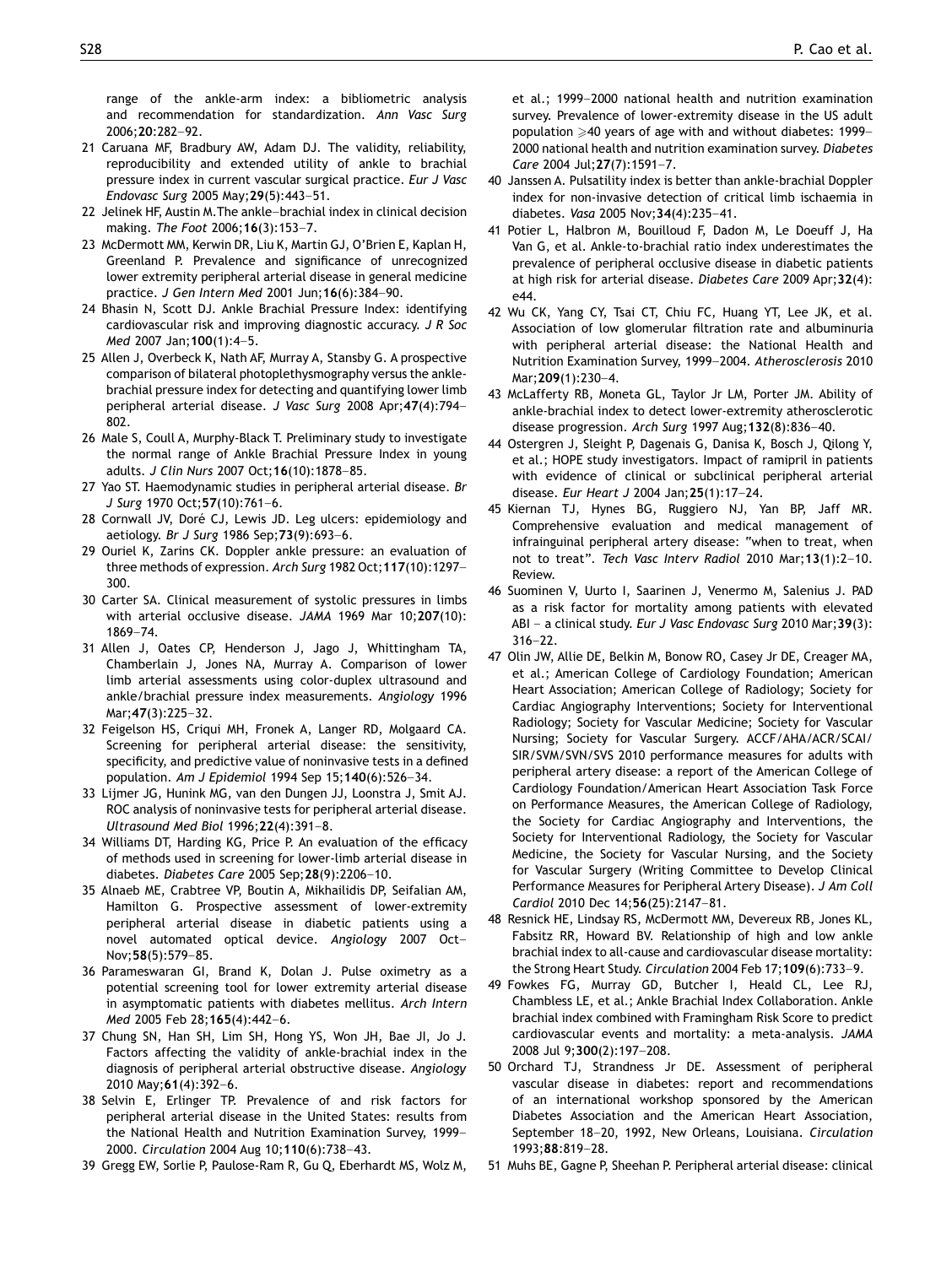assessment and indications for revascularization in the patient with diabetes. Curr Diab Rep 2005 Feb; 5(1): 24-9. Review.

- 52 Raines JK. The pulse volume recorder in peripheral arterial disease. In: Bernstein EF (editor), Vascular Diagnosis. St Louis: Mosby; 1993: pp. 534-43.
- 53 Williams DT, Price P, Harding KG. The influence of diabetes and lower limb arterial disease on cutaneous foot perfusion. J Vasc Surg 2006 Oct; 44(4): 770-5.
- 54 Brooks B, Dean R, Patel S, Wu B, Molyneaux L, Yue DK. TBI or not TBI: that is the question. Is it better to measure toe pressure than ankle pressure in diabetic patients? Diabet Med 2001 Jul; 18(7): 528-32.
- 55 Romanos MT, Raspovic A, Perrin BM. The reliability of toe systolic pressure and the toe brachial index in patients with diabetes. J Foot Ankle Res 2010 Dec 22;3:31.
- 56 Lewis JE, Owens DR. The pulse volume recorder as a measure of peripheral vascular status in people with diabetes mellitus. Diabetes Technol Ther 2010 Jan;  $12(1):75-80$ .
- 57 Johnston KW, Kassam M, Cobbold RS. Relationship between Doppler pulsatility index and direct femoral pressure measurements in the diagnosis of aortoiliac occlusive disease. Ultrasound Med Biol 1983:9:271-81.
- 58 Johnston KW, Taraschuk I. Validation of the role of pulsatility index in quantitation of the severity of peripheral arterial occlusive disease. Am J Surg 1976;131:295-7.
- 59 Rutherford RB, Lowenstein DH, Klein MF. Combining segmental systolic pressures and plethysmography to diagnose arterial occlusive disease of the legs. Am J Surg 1979;138:211-8.
- 60 Raines JK. The pulse volume recorder in peripheral arterial disease. In: Bernstein EF (editor), Noninvasive Diagnostic Techniques in Vascular Disease. St. Louis: Mosby; 1985: pp. 513-44.
- 61 Carter SA, Tate RB. The value of toe pulse waves in determination of risks for limb amputation and death in patients with peripheral arterial disease and skin ulcers or gangrene. J Vasc Surg 2001;33:708-14.
- 62 Khandanpour N, Armon MP, Jennings B, Clark A, Meyer FJ. The association between ankle brachial pressure index and pulse wave velocity: clinical implication of pulse wave velocity. Angiology 2009 Dec-2010 Jan; 60(6): 732-8.
- 63 Allen J, Overbeck K, Nath AF, Murray A, Stansby G. A prospective comparison of bilateral photoplethysmography versus the anklebrachial pressure index for detecting and quantifying lower limb peripheral arterial disease. J Vasc Surg 2008 Apr;47(4):794–– 802.
- 64 Symes JF, Graham AM, Mousseau M. Doppler waveform analysis versus segmental pressure and pulse-volume recording: assessment of occlusive disease in the lower extremity. Can J Surg 1984; 27: 345-7.
- 65 Gibbons GW, Wheelock Jr FC, Siembieda C, Hoar Jr CS, Rowbotham JL, Persson AB. Noninvasive prediction of amputation level in diabetic patients. Arch Surg 1979;114:  $1253 - 7.$
- 66 Mäkisalo H, Lepäntalo M, Halme L, Lund T, Peltonen S, Salmela K, Ahonen J. Peripheral arterial disease as a predictor of outcome after renal transplantation. Transpl Int 1998;11(Suppl 1):S140-3.
- 67 Abou-Zamzam Jr AM, Gomez NR, Molkara A, Banta JE, Teruya TH, Killeen JD, Bianchi C. A prospective analysis of critical limb ischemia: factors leading to major primary amputation versus revascularization. Ann Vasc Surg 2007;21:458-63.
- 68 Mills JL, Beckett WC, Taylor SM. The diabetic foot: consequences of delayed treatment and referral. South Med J 1991;84:971-8.
- 69 Frykberg RG, Armstrong DG, Giurini J, Edwards A, Kravette M, Kravitz S, et al. Diabetic foot disorders: a clinical practice

guideline. American College of Foot and Ankle Surgeons. J Foot Ankle Surg 2000;39(5 Suppl): S1-60.

- 70 Yamada T, Ohta T, Ishibashi H, Sugimoto I, Iwata H, Takahashi M, Kawanishi J. Clinical reliability and utility of skin perfusion pressure measurement in ischemic limbs –– comparison with other noninvasive diagnostic methods. J Vasc Surg 2008 Feb;  $47(2):318-23.$
- 71 Khaodhiar L, Dinh T, Schomacker K. The use of medical hyperspectral technology to evaluate microcirculatory changes in diabetic foot ulcers and to predict clinical outcomes. Diabetes Care 2007;30:903-10.
- 72 Owen AR, Roditi GH. Peripheral arterial disease: the evolving role of non-invasive imaging. Postgrad Med J 2011;87(1025): 189––98.
- 73 Kramer CM, Budoff MJ, Fayad ZA, Ferrari VA, Goldman C, Lesser JR, et al. ACCF/AHA 2007 clinical competence statement on vascular imaging with computed tomography and magnetic resonance: a report of the American College of Cardiology Foundation/American Heart Association/American College of Physicians Task Force on Clinical Competence and Training: developed in collaboration with the Society of Atherosclerosis Imaging and Prevention, the Society for Cardiovascular Angiography and Interventions, the Society of Cardiovascular Computed Tomography, the Society for Cardiovascular Magnetic Resonance, and the Society for Vascular Medicine and Biology. Circulation 2007;116(11):1318––35.
- 74 Deutsche Gesellschaft für Angiologie. Leitlinien zur Diagnostik und Therapie der peripheren arteriellen Verschlusskrankheit (PAVK). 2009.
- 75 Collins R, Burch J, Cranny G, Aguiar-Ibanez R, Craig D, Wright K, et al. Duplex ultrasonography, magnetic resonance angiography, and computed tomography angiography for diagnosis and assessment of symptomatic, lower limb peripheral arterial disease: systematic review. BMJ 2007;334(7606):1257.
- 76 Collins R, Cranny G, Burch J, Aguiar-Ibanez R, Craig D, Wright K, et al. A systematic review of duplex ultrasound, magnetic resonance angiography and computed tomography angiography for the diagnosis and assessment of symptomatic, lower limb peripheral arterial disease. Health Technol Assess 2007;11(20):iii––xiii, 1.
- 77 Visser K, Hunink MG. Peripheral arterial disease: gadoliniumenhanced MR angiography versus color-guided duplex US –– a meta-analysis. Radiology  $2000;216(1):67-77$ .
- 78 Lowery AJ, Hynes N, Manning BJ, Mahendran M, Tawfik S, Sultan S. A prospective feasibility study of duplex ultrasound arterial mapping, digital-subtraction angiography, and magnetic resonance angiography in management of critical lower limb ischemia by endovascular revascularization. Ann Vasc Surg 2007;21(4):443––51.
- 79 Kreitner KF, Kalden P, Neufang A, Duber C, Krummenauer F, Kustner E, et al. Diabetes and peripheral arterial occlusive disease: prospective comparison of contrast-enhanced threedimensional MR angiography with conventional digital subtraction angiography. AJR Am J Roentgenol 2000;174(1):171-9.
- 80 Josephs SC, Rowley HA, Rubin GD. Atherosclerotic Peripheral Vascular Disease Symposium II: vascular magnetic resonance and computed tomographic imaging. Circulation 2008;118(25): 2837––44.
- 81 Edwards JM, Coldwell DM, Goldman ML, Strandness Jr DE. The role of duplex scanning in the selection of patients for transluminal angioplasty. J Vasc Surg 1991;13(1):69-74.
- 82 van der Heijden FH, Legemate DA, van Leeuwen MS, Mali WP, Eikelboom BC. Value of Duplex scanning in the selection of patients for percutaneous transluminal angioplasty. Eur J Vasc Surg 1993;7(1):71-6.
- 83 Elsman BH, Legemate DA, van der Heijden FH, de Vos HJ, Mali WP, Eikelboom BC. Impact of ultrasonographic duplex scanning on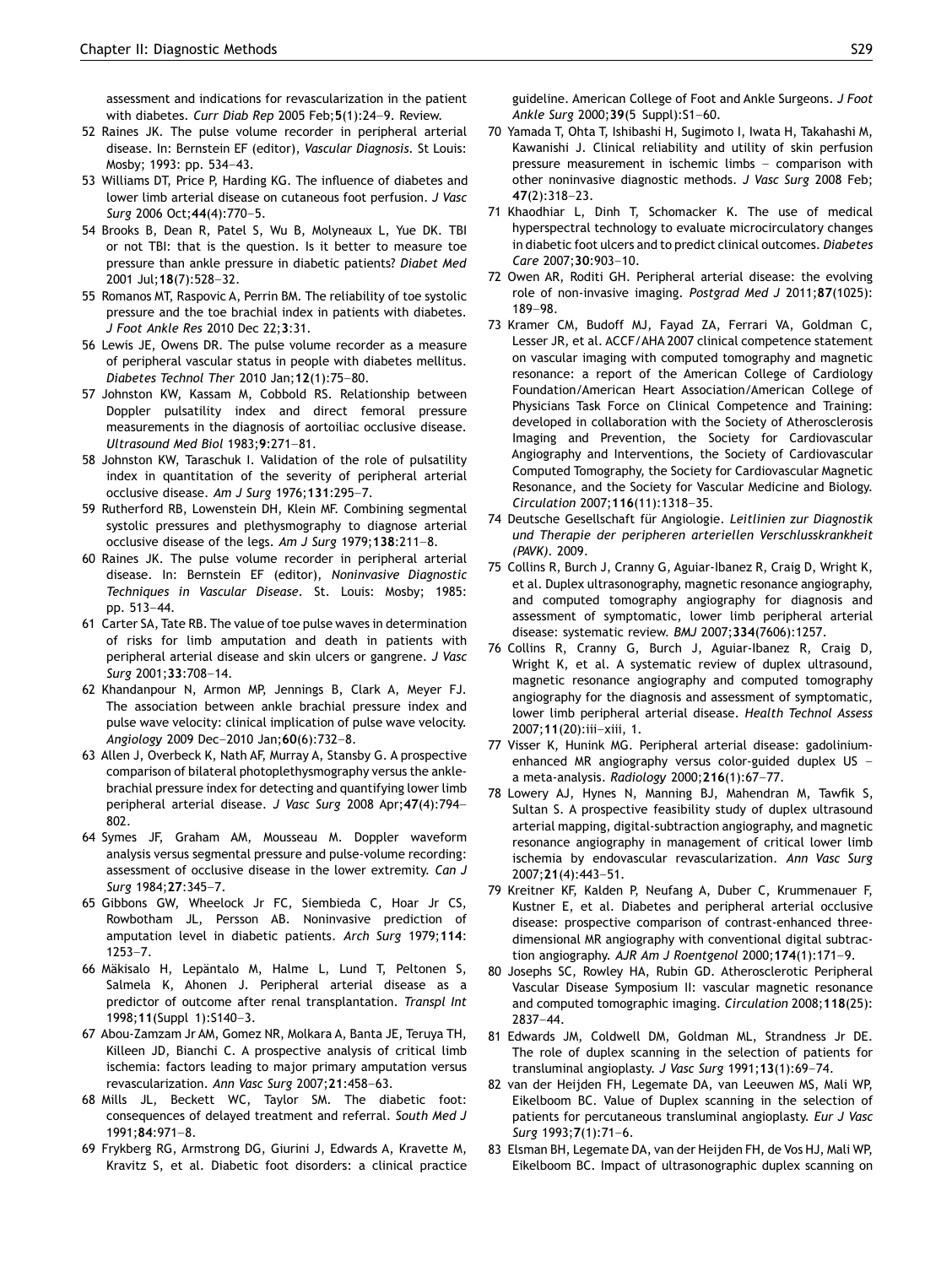therapeutic decision making in lower-limb arterial disease. Br J Surg 1995;82(5):630––3.

- 84 Proia RR, Walsh DB, Nelson PR, Connors JP, Powell RJ, Zwolak RM, et al. Early results of infragenicular revascularization based solely on duplex arteriography. J Vasc Surg 2001;33(6): 1165––70.
- 85 Ligush Jr J, Reavis SW, Preisser JS, Hansen KJ. Duplex ultrasound scanning defines operative strategies for patients with limbthreatening ischemia. J Vasc Surg 1998;28(3):482-90.
- 86 Ascher E, Mazzariol F, Hingorani A, Salles-Cunha S, Gade P. The use of duplex ultrasound arterial mapping as an alternative to conventional arteriography for primary and secondary infrapopliteal bypasses. Am J Surg  $1999; 178(2): 162-5$ .
- 87 Mazzariol F, Ascher E, Hingorani A, Gunduz Y, Yorkovich W, Salles-Cunha S. Lower-extremity revascularisation without preoperative contrast arteriography in 185 cases: lessons learned with duplex ultrasound arterial mapping. Eur J Vasc Endovasc Surg 2000;19(5):509––15.
- 88 Mazzariol F, Ascher E, Salles-Cunha SX, Gade P, Hingorani A. Values and limitations of duplex ultrasonography as the sole imaging method of preoperative evaluation for popliteal and infrapopliteal bypasses. Ann Vasc Surg 1999;13(1):1-10.
- 89 Wain RA, Berdejo GL, Delvalle WN, Lyon RT, Sanchez LA, Suggs WD, et al. Can duplex scan arterial mapping replace contrast arteriography as the test of choice before infrainguinal revascularization? J Vasc Surg 1999;29(1):100––7.
- 90 Larch E, Minar E, Ahmadi R, Schnurer G, Schneider B, Stumpflen A, et al. Value of color duplex sonography for evaluation of tibioperoneal arteries in patients with femoropopliteal obstruction: a prospective comparison with anterograde intraarterial digital subtraction angiography. J Vasc Surg 1997;25(4):629-36.
- 91 Mattos MA, van Bemmelen PS, Hodgson KJ, Ramsey DE, Barkmeier LD, Sumner DS. Does correction of stenoses identified with color duplex scanning improve infrainguinal graft patency? J Vasc Surg 1993; 17(1): 54-64.
- 92 Bandyk DF, Schmitt DD, Seabrook GR, Adams MB, Towne JB. Monitoring functional patency of in situ saphenous vein bypasses: the impact of a surveillance protocol and elective revision. J Vasc Surg 1989;9(2):286-96.
- 93 Mills JL, Harris EJ, Taylor Jr LM, Beckett WC, Porter JM. The importance of routine surveillance of distal bypass grafts with duplex scanning: a study of 379 reversed vein grafts. J Vasc Surg 1990;12(4):379-86.
- 94 Laborde AL, Synn AY, Worsey MJ, Bower TR, Hoballah JJ, Sharp WJ, et al. A prospective comparison of ankle/brachial indices and color duplex imaging in surveillance of the in situ saphenous vein bypass. J Cardiovasc Surg (Torino) 1992;33(4):420––5.
- 95 Taylor PR, Tyrrell MR, Crofton M, Bassan B, Grigg M, Wolfe JH, et al. Colour flow imaging in the detection of femoro-distal graft and native artery stenosis: improved criteria. Eur J Vasc Surg 1992;6(3):232-6.
- 96 Golledge J, Beattie DK, Greenhalgh RM, Davies AH. Have the results of infrainguinal bypass improved with the widespread utilisation of postoperative surveillance? Eur J Vasc Endovasc Surg 1996;11(4):388-92.
- 97 Gerhard-Herman M, Gardin JM, Jaff M, Mohler E, Roman M, Naqvi TZ. Guidelines for noninvasive vascular laboratory testing: a report from the American Society of Echocardiography and the Society for Vascular Medicine and Biology. Vasc Med 2006;11(3): 183––200.
- 98 Bandyk DF, Cato RF, Towne JB. A low flow velocity predicts failure of femoropopliteal and femorotibial bypass grafts. Surgery 1985;98(4):799––809.
- 99 Lundell A, Lindblad B, Bergqvist D, Hansen F. Femoropoplitealcrural graft patency is improved by an intensive surveillance

program: a prospective randomized study. J Vasc Surg 1995;  $21(1):26-33.$ 

- 100 Ihlberg L, Luther M, Tierala E, Lepantalo M. The utility of duplex scanning in infrainguinal vein graft surveillance: results from a randomised controlled study. Eur J Vasc Endovasc Surg 1998;  $16(1):19-27.$
- 101 Davies AH, Hawdon AJ, Sydes MR, Thompson SG. Is duplex surveillance of value after leg vein bypass grafting? Principal results of the Vein Graft Surveillance Randomised Trial (VGST). Circulation 2005;112(13):1985––91.
- 102 Mofidi R, Kelman J, Berry O, Bennett S, Murie JA, Dawson AR. Significance of the early postoperative duplex result in infrainguinal vein bypass surveillance. Eur J Vasc Endovasc Surg  $2007;34(3):327-32.$
- 103 Tinder CN, Chavanpun JP, Bandyk DF, Armstrong PA, Back MR, Johnson BL, et al. Efficacy of duplex ultrasound surveillance after infrainguinal vein bypass may be enhanced by identification of characteristics predictive of graft stenosis development. J Vasc Surg 2008;48(3):613-8.
- 104 Bui TD, Mills J. Commentary. Efficacy of duplex ultrasound surveillance after infrainguinal vein bypass may be enhanced by identification of characteristics predictive of graft stenosis development. Perspect Vasc Surg Endovasc Ther 2009;21(3):  $196 - 7.$
- 105 Bandyk DF, Chauvapun JP. Duplex ultrasound surveillance can be worthwhile after arterial intervention. Perspect Vasc Surg Endovasc Ther 2007;19(4):354-9.
- 106 Hobbs SD, Pinkney T, Sykes TC, Fox AD, Houghton AD. Patency of infra-inguinal vein grafts –– effect of intraoperative Doppler assessment and a graft surveillance program. J Vasc Surg 2009;  $49(6):1452-8.$
- 107 Carter A, Murphy MO, Halka AT, Turner NJ, Kirton JP, Murray D, et al. The natural history of stenoses within lower limb arterial bypass grafts using a graft surveillance program. Ann Vasc Surg 2007;21(6):695––703.
- 108 Woodburn KR, Murtagh A, Breslin P, Reid AW, Leiberman DP, Gilmour DG, et al. Insonation and impedance analysis in graft surveillance. Br J Surg 1995;82(9):1222-5.
- 109 Calligaro KD, Musser DJ, Chen AY, Dougherty MJ, McAffee-Bennett S, Doerr KJ, et al. Duplex ultrasonography to diagnose failing arterial prosthetic grafts. Surgery 1996;120(3):455-9.
- 110 Dunlop P, Sayers RD, Naylor AR, Bell PR, London NJ. The effect of a surveillance programme on the patency of synthetic infrainguinal bypass grafts. Eur J Vasc Endovasc Surg 1996;11(4):  $441 - 5$ .
- 111 Lalak NJ, Hanel KC, Hunt J, Morgan A. Duplex scan surveillance of infrainguinal prosthetic bypass grafts. J Vasc Surg 1994;20(4):  $637 - 41.$
- 112 Sacks D, Robinson ML, Summers TA, Marinelli DL. The value of duplex sonography after peripheral artery angioplasty in predicting subacute restenosis. AJR Am J Roentgenol 1994;162(1):179––83.
- 113 Sacks D, Robinson ML, Marinelli DL, Perlmutter GS. Evaluation of the peripheral arteries with duplex US after angioplasty. Radiology 1990;176(1):39––44.
- 114 Spijkerboer AM, Nass PC, de Valois JC, van der Graaf Y, Eikelboom BC, Mali WP. Evaluation of femoropopliteal arteries with duplex ultrasound after angioplasty. Can we predict results at one year? Eur J Vasc Endovasc Surg 1996;12(4):418-23.
- 115 Spijkerboer AM, Nass PC, de Valois JC, Eikelboom BC, Overtoom TT, Beek FJ, et al. Iliac artery stenoses after percutaneous transluminal angioplasty: follow-up with duplex ultrasonography. J Vasc Surg 1996;23(4):691-7.
- 116 Mewissen MW, Kinney EV, Bandyk DF, Reifsnyder T, Seabrook GR, Lipchik EO, et al. The role of duplex scanning versus angiography in predicting outcome after balloon angioplasty in the femoropopliteal artery. J Vasc Surg 1992; 15(5): 860-5.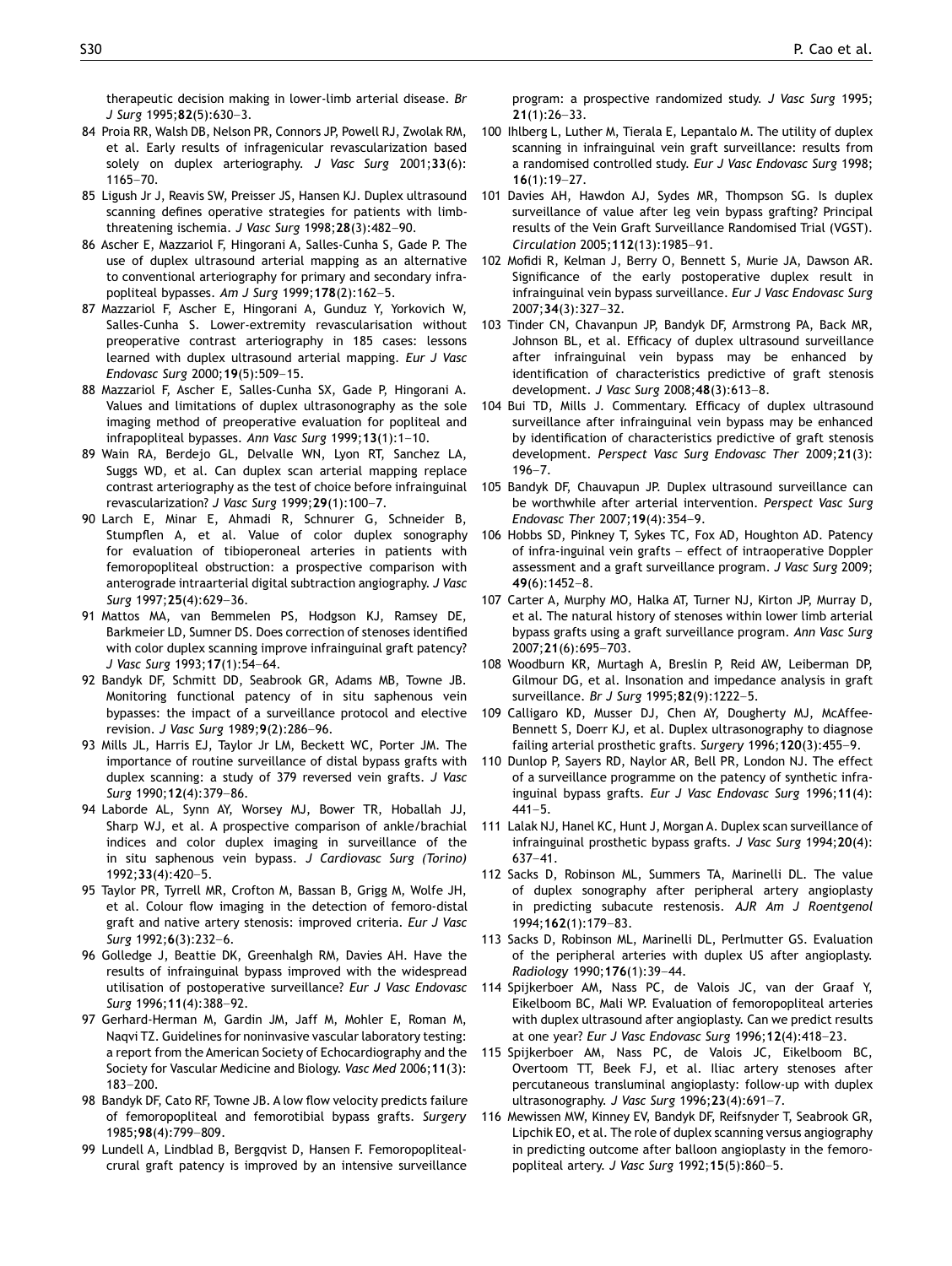- 117 Vroegindeweij D, Kemper FJ, Tielbeek AV, Buth J, Landman G. Recurrence of stenoses following balloon angioplasty and Simpson atherectomy of the femoro-popliteal segment. A randomised comparative 1-year follow-up study using colour flow duplex. Eur J Vasc Surg 1992;6(2):164-71.
- 118 Vroegindeweij D, Tielbeek AV, Buth J, Vos LD, van den Bosch HC. Patterns of recurrent disease after recanalization of femoropopliteal artery occlusions. Cardiovasc Intervent Radiol 1997;  $20(4):257-62.$
- 119 Tielbeek AV, Rietjens E, Buth J, Vroegindeweij D, Schol FP. The value of duplex surveillance after endovascular intervention for femoropopliteal obstructive disease. Eur J Vasc Endovasc Surg 1996;12(2):145––50.
- 120 Sacks D, Robinson ML, Marinelli DL, Perlmutter GS. Peripheral arterial Doppler ultrasonography: diagnostic criteria. J Ultrasound Med 1992;11(3):95––103.
- 121 Allard L, Cloutier G, Durand LG, Roederer GO, Langlois YE. Limitations of ultrasonic duplex scanning for diagnosing lower limb arterial stenoses in the presence of adjacent segment disease. J Vasc Surg 1994; 19(4): 650-7.
- 122 Collins R, Burch J, Cranny G, Aguiar-Ibanez R, Craig D, Wright K, et al. Duplex ultrasonography, magnetic resonance angiography, and computed tomography angiography for diagnosis and assessment of symptomatic, lower limb peripheral arterial disease: systematic review. BMJ 2007;334(7606):1257.
- 123 Bossuyt PM, Reitsma JB, Bruns DE, Gatsonis CA, Glasziou PP, Irwig LM, et al. [Towards complete and accurate reporting of studies of diagnostic accuracy: the STARD initiative.] Dtsch Med Wochenschr 2011;136(15):e24.
- 124 Bossuyt PM, Reitsma JB, Bruns DE, Gatsonis CA, Glasziou PP, Irwig LM, et al. The STARD statement for reporting studies of diagnostic accuracy: explanation and elaboration. The Standards for Reporting of Diagnostic Accuracy Group. Croat  $Med$  J 2003;44(5):639-50.
- 125 Whiting P, Rutjes AW, Reitsma JB, Bossuyt PM, Kleijnen J. The development of QUADAS: a tool for the quality assessment of studies of diagnostic accuracy included in systematic reviews. BMC Med Res Methodol 2003;3:25.
- 126 Met R, Bipat S, Legemate DA, Reekers JA, Koelemay MJ. Diagnostic performance of computed tomography angiography in peripheral arterial disease: a systematic review and metaanalysis. JAMA 2009;301(4):415-24.
- 127 Kock MC, Dijkshoorn ML, Pattynama PM, Hunink MG. Multidetector row computed tomography angiography of peripheral arterial disease. Eur Radiol 2007;17(12):3208––22.
- 128 Fraioli F, Catalano C, Napoli A, Francone M, Venditti F, Danti M, et al. Low-dose multidetector-row CT angiography of the infrarenal aorta and lower extremity vessels: image quality and diagnostic accuracy in comparison with standard DSA. Eur Radiol 2006;16(1):137––46.
- 129 Willmann JK, Baumert B, Schertler T, Wildermuth S, Pfammatter T, Verdun FR, et al. Aortoiliac and lower extremity arteries assessed with 16-detector row CT angiography: prospective comparison with digital subtraction angiography. Radiology 2005;236(3):1083––93.
- 130 Muluk SC, Muluk VS, Kelley ME, Whittle JC, Tierney JA, Webster MW, et al. Outcome events in patients with claudication: a 15-year study in 2777 patients. J Vasc Surg  $2001;33(2):251-7.$
- 131 Thomsen HS, Morcos SK. ESUR guidelines on contrast media. Abdom Imaging 2006;31(2):131-40.
- 132 Solomon R. The role of osmolality in the incidence of contrastinduced nephropathy: a systematic review of angiographic contrast media in high risk patients. Kidney Int 2005;68(5):  $2256 - 63$ .
- 133 Levy EM, Viscoli CM, Horwitz RI. The effect of acute renal failure on mortality. A cohort analysis. JAMA 1996;275(19):1489-94.
- 134 Spinazzi A, Pozzi MR. [Administration of iodinated contrast in patients with pre-existing renal failure: a review.] Radiol Med  $2004; 107(1-2):88-97.$
- 135 Koelemay MJ, Lijmer JG, Stoker J, Legemate DA, Bossuyt PM. Magnetic resonance angiography for the evaluation of lower extremity arterial disease: a meta-analysis. JAMA 2001;285(10):1338––45.
- 136 Nelemans PJ, Leiner T, de Vet HC, van Engelshoven JM. Peripheral arterial disease: meta-analysis of the diagnostic performance of MR angiography. Radiology 2000;217(1):105-14.
- 137 Berry E, Kelly S, Westwood ME, Davies LM, Gough MJ, Bamford JM, et al. The cost-effectiveness of magnetic resonance angiography for carotid artery stenosis and peripheral vascular disease: a systematic review. Health Technol Assess  $2002:6(7):1-155.$
- 138 Menke J, Larsen J. Meta-analysis: Accuracy of contrast-enhanced magnetic resonance angiography for assessing steno-occlusions in peripheral arterial disease. Ann Intern Med 2010;153(5):  $325 - 34.$
- 139 Owen AR, Robertson IR, Annamalai G, Roditi GH, Edwards RD, Murray LS, et al. Critical lower-limb ischemia: the diagnostic performance of dual-phase injection MR angiography (including high-resolution distal imaging) compared with digital subtraction angiography. J Vasc Interv Radiol 2009;20(2):  $165 - 72.$
- 140 Dorweiler B, Neufang A, Kreitner KF, Schmiedt W, Oelert H. Magnetic resonance angiography unmasks reliable target vessels for pedal bypass grafting in patients with diabetes mellitus. J Vasc Surg 2002;35(4):766––72.
- 141 Hartnell G. MR angiography compared with digital subtraction angiography. AJR Am J Roentgenol 2000;175(4):1188-9.
- 142 Leyendecker JR, Elsass KD, Johnson SP, Diffin DC, Cull DL, Light JT, et al. The role of infrapopliteal MR angiography in patients undergoing optimal contrast angiography for chronic limb-threatening ischemia. J Vasc Interv Radiol 1998;9(4):545––51.
- 143 Huber TS, Back MR, Ballinger RJ, Culp WC, Flynn TC, Kubilis PS, et al. Utility of magnetic resonance arteriography for distal lower extremity revascularization. J Vasc Surg 1997;26(3):415––23.
- 144 Loewe C, Cejna M, Schoder M, Loewe-Grgurin M, Wolf F, Lammer J, et al. Contrast material-enhanced, moving-table MR angiography versus digital subtraction angiography for surveillance of peripheral arterial bypass grafts. J Vasc Interv Radiol 2003;14(9 Pt 1):1129-37.
- 145 Loewe C, Cejna M, Lammer J, Thurnher SA. Contrast-enhanced magnetic resonance angiography in the evaluation of peripheral bypass grafts. Eur Radiol 2000; 10(5): 725-32.
- 146 Dorenbeck U, Seitz J, Volk M, Strotzer M, Lenhart M, Feuerbach S, et al. Evaluation of arterial bypass grafts of the pelvic and lower extremities with gadolinium-enhanced magnetic resonance angiography: comparison with digital subtraction angiography. Invest Radiol 2002;37(2):60––4.
- 147 Davis CP, Schopke WD, Seifert B, Schneider E, Pfammatter T, Debatin JF. MR angiography of patients with peripheral arterial disease before and after transluminal angioplasty. AJR Am J Roentgenol 1997;168(4):1027––34.
- 148 Bertschinger K, Cassina PC, Debatin JF, Ruehm SG. Surveillance of peripheral arterial bypass grafts with three-dimensional MR angiography: comparison with digital subtraction angiography. AJR Am J Roentgenol 2001;176(1):215––20.
- 149 Hunt CH, Hartman RP, Hesley GK. Frequency and severity of adverse effects of iodinated and gadolinium contrast materials: retrospective review of 456,930 doses. AJR Am J Roentgenol 2009;193(4):1124––7.
- 150 U.S. Food and Drug Administration. Information for Healthcare Professionals: Gadolinium-Based Contrast Agents for Magnetic